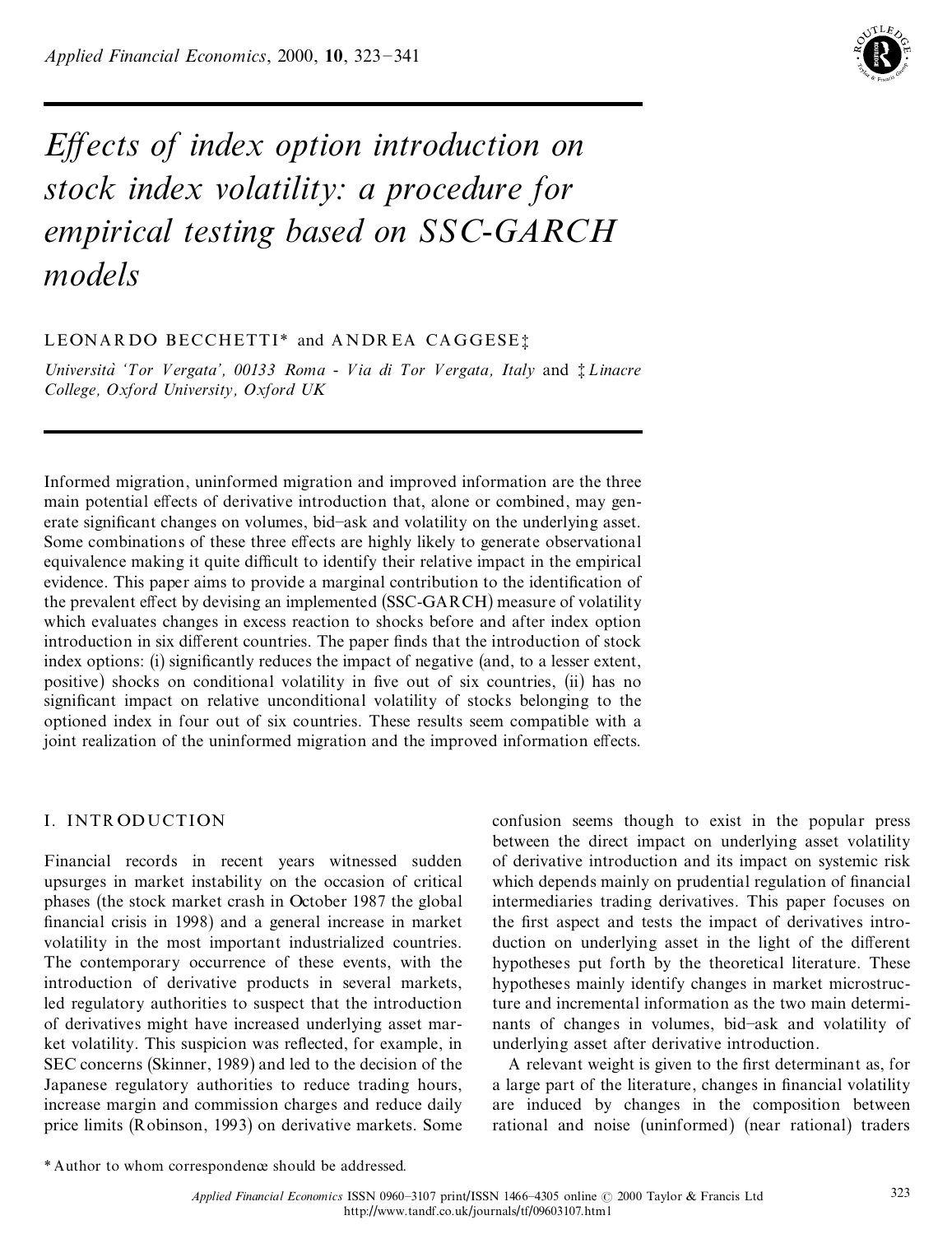on financial markets (Grossman, 1976; Grossman and Stiglitz, 1980; Hellwig, 1980; Stein, 1980; De Long *et al.,* 1990; Black and Tonks, 1992; Wang, 1993).

The assumption of the existence of heterogeneous traders on financial markets has led to the formulation of two well established hypotheses. According to the first, the introduction of derivatives (and in particular of index derivatives) generates a migration of noise (uninformed) traders from the underlying asset market to the derivative market (Gammill and Perold, 1989; Gorton and Pennacchi, 1993; Choi and Subrahmanyam , 1994 and Kumar *et al.*, 1995) because firm-specific informational asymmetries are less severe on the latter. This migration should reduce volatility on the underlying asset market by reducing the phenomenon of excess reaction to shocks which amplifies fluctuations and is typical of noise (positive feedback) traders (De Long *et al.*, 1990) or of near rational adaptive traders (Wang, 1993). It should also determine a reduction in volumes and an increase in bid-ask spreads.<sup>1</sup>

This hypothesis (which we term as 'uninformed migration hypothesis') is usually tested against the alternative (`informed migration hypothesis') which assumes that derivatives introduction may shift informed traders from the underlying to the derivative market given that options are considered as superior investment vehicles (in terms of leverage and lower transaction costs) (Kumar *et al.*, 1995). With informed migration competitive market-makers face a higher share of less informed players and may find it optimal to reduce their margins. Under this assumption underlying asset volumes are expected to decline, volatility and excess reaction to shocks not to decrease, bid-ask spread to decline in presence of market makers and asymmetric information and to increase without market makers.

Prediction becomes more complex and observational equivalence may arise when we combine these two hypotheses with the arrival of new information on the underlying asset market generated by derivative trading (the simplest example is information on future volatility extracted from option pricing formulas). If we assume that no migration occurs and new information arrives on the underlying asset market we could assist to a reduction of the bid±ask spread and to a reduction of excess reaction to shocks (but not necessarily of volatility *tout court*). A combination of these three hypotheses may give less clear cut predictions and may result in being even more difficult to be tested.

In the light of the above described predictions from financial theory this paper aims to provide a marginal contribution to the interpretation of the `derivative intro duction effect' puzzle by devising a SSC-GARCH model that allows the measurement of excess reaction to shocks and to compare it with traditional measures of uncon ditional volatility and bid-ask spread.

Most of the currently adopted volatility measures do not provide sufficient information for understanding how much informed migration, uninformed migration and arrival of new information matters when derivatives are introduced. In fact, several authors test the effects of the introduction of derivatives on a sample of individual firm stocks using mean group unconditional standard deviation, corrected for market standard deviation before and after the intro duction of derivative trading (Trennepohl and Duke, 1979; Klemkosky and Maness, 1980; Whiteside *et al.*, 1983; French and Roll, 1986; Stoll and Whaley, 1987; Edwards, 1988; Conrad, 1989; Skinner, 1989; DeTemple and Orion, 1990; Damodaran and Lim, 1991; Kumar *et al.*, 1995). This first group of contributions neglects the fact that unconditional measures of price volatility may be adopted only when the distribution of returns is stationary normal vari ate, while it is well known that the distribution of stock returns is typically nonstationary (Baldauf and Santoni, 1991) and exhibits both skewness and excess kurtosis (Bollerslev *et al.*, 1992). In addition, given that the `uninformed migration and arrival of new information' joint hypothesis predicts the reduction in the share of uninformed traders on the underlying stock market, the reduction of volatility should occur through reduction in excess sensitivity to shocks and should be more appropriately tested with conditional volatility measures.

A second group of works is based on the estimation of models taking into account the phenomenon of volatility persistence (Baldauf and Santoni, 1991; Antoniou and Holmes, 1992; Lee and Ohk, 1992; Robinson, 1993; Becchetti, 1996; Shastri *et al.*, 1996).

This second group of contributions correctly addresses the conditional volatility issue but does not take into account recent results in the literature of volatility persistence models (Nelson, 1989; Engle, 1990; Engle and Ng, 1993). These results provide techniques for estimating the shape of a `news' impact curve' (the curve that relates volatility response to sign and magnitude of past shocks) and allow for asymmetries in the conditional second moment reaction to negative and positive shocks.<sup>2</sup>

<sup>&</sup>lt;sup>1</sup> With market makers and asymmetric information this occurs because competitive market makers face a higher share of well informed players and must increase their margin. Without market makers the same effect on bid-ask spreads should directly follow from the reduction in volumes.<br><sup>2</sup> This innovation in mathedalam is need to the decident

This innovation in methodology is particularly important because an analysis of structural breaks in conditional volatility which is limited to the observation of intercept shifts is clearly not satisfactory. Intercept coefficients are, in fact, likely to absorb spurious effects and are strongly influenced by model misspecification or omission of other relevant variables.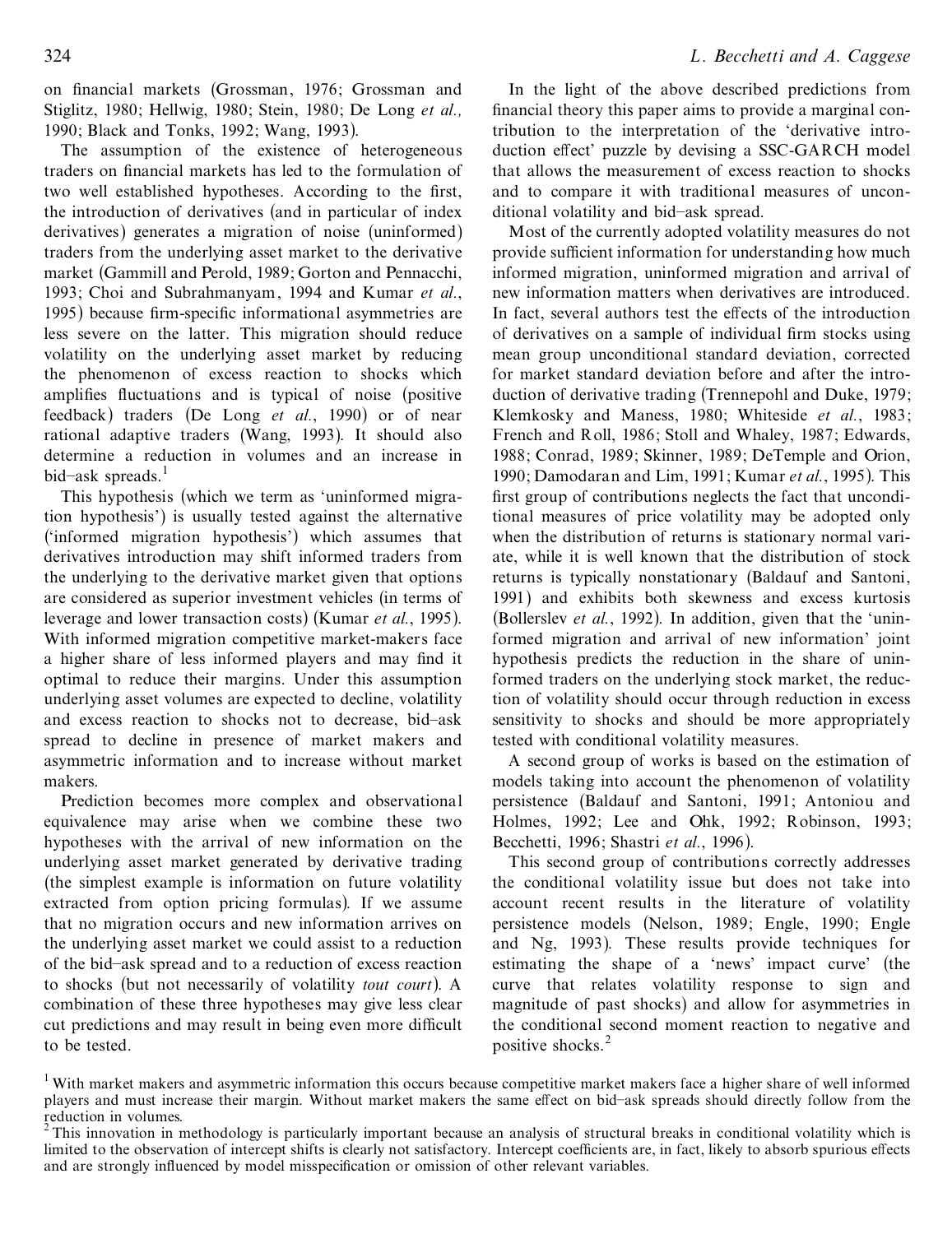This paper's marginal contribution is in testing the theoretical hypothesis of the effects of derivatives' introduction on the underlying asset market volatility using the `news impact curve' approach. We think that this approach is a more straightforward test of the hypothesis of volatility reduction induced by reduction in the share of uninformed traders. In fact, if the `volatility reduction' effect is based on the migration of noise traders from the underlying stock market to the derivative market after its introduction, and if noise traders amplify shocks generating excess volatility, a reduction of stock reaction to news may more directly test the link between changes in volatility and reduction in the share of uninformed traders.

The paper is divided into seven sections. The following section presents a brief survey on methodology and results of previous empirical papers. The third section describes the specifications adopted for the returns equations on the six different markets. In the fourth section the original methodology (the sign and size conditional GARCH) adopted by the paper is introduced in order to discriminate between the different impact of positive and negative shocks on the conditional volatility before and after the introduction of stock index options. The estimating performance of the SSC-GARCH model is compared with eight alternative models of conditional volatility (ARCH, GARCH, Sign switching GARCH, Sign and Volatility Switching GARCH, GJR, VGARCH, AGARCH and NAGARCH). The fifth section presents results of the SSC-GARCH estimates. It shows that, for five out of six countries, index option introduction significantly affects the `news impact curve' by reducing the impact of negative and (or) positive shocks on conditional volatility. These changes almost eliminate the 'leverage effect' (higher reaction to negative than positive shocks) where it existed *ex ante*. The sixth section shows that the impact of derivative introduction on traditional indicators such as unconditional volatility and bid-ask spreads is not so clear cut. Overall paper results seem then to exclude an informed migration explanation and appear more consistent with the joint hypothesis of uninformed migration and incre mental information.

## II. THE LITER A TUR E ON THE EFFECTS OF DER IVA TIVES' INTR ODUCTION ON UNDER LY ING A SSET VOLA TILITY : METHODOLOGY A ND EMPIR ICA L R ESULTS

From a methodological point of view, empirical analyses on the effects of derivatives' introduction on underlying asset volatility may be divided into two groups.

The first group uses filtered or unfiltered unconditional volatility measures (CBOE, 1975; Trennepohl and Duke, 1979; Klemkosky and Maness, 1980; Whiteside *et al.*, 1983;

French and Roll, 1986; Stoll and Whaley, 1987; Edwards, 1988; Conrad, 1989; Skinner, 1989; DeTemple and Orion, 1990; Damodaran and Lim, 1991; Kumar *et al.*, 1995). The second group takes into account the seminal paper of Engle (1982) and tries to model explicitly the phenomenon of volatility clustering with time-varying second-order moments (Baldauf and Santoni, 1991; Antoniou and Holmes, 1992; Lee and Ohk, 1992; Robinson, 1993; Shastri *et al.*, 1996).

Among the first group, the initial study on the relationship between option pricing an underlying stock price volatility was performed by the CBOE (1975) itself. The analysis of the CBOE underlying stocks during the first four months of 1975 showed a decrease in volatility after option introduction, not supported though by significance tests. Other early studies with inconclusive results were conducted by Trennepohl and Dukes (1979) (analysis of systematic risk shifts on 32 stocks with option introduced in 1973), Klemkosky and Maness (1980) (analysis of systematic risk and volatility on approximately 100 stocks with option quoted on  $AMEX$  and CBOE in 1973–75), Whiteside *et al.* (1983) (similar analysis on 71 stocks with quoted options).

More recently, Conrad (1989), Skinner (1989), DeTemple and Orion (1990), and Damodaran and Lim (1990), obtained more conclusive results analysing a greater number of stocks with option quoted on AMEX and CBOE, across a longer time period  $(1973-1986$  for Skinner and DeTemple and Orion). All these studies find a reduction in unconditional volatility after option intro duction, while average systematic risk is roughly unaffected.

Two recent works are more closely related to our research: Kumar *et al.* (1995) examine the impact of the listing of options on the Nikkei Stock Average (NSA) on the 225 stocks in the index. They distinguish between nontrading time (close to open price variations) and trading time volatility (open to close price variations), finding that, while the latter decreases only for the stocks in the index, after option introduction, the first decreases for nonindex stocks too. This result is consistent with the hypothesis that option introduction causes a migration of noise trading from the underlying stock to the options market.

Shastri *et al.* (1996), among the second group of studies, examine the impact of the listing of foreign currency options and options on foreign currency futures on the underlying securities. They find, with both unconditional and conditional (bivariate GARCH error correction model) measures, a decline in the volatility of the exchange rates after spot option listing, although they check only for intercept shifts and not for changes in the behaviour of price reactions to shocks.

From a methodological perspective, the conditional volatility approach should be preferred. In fact simple stan dard deviation measures of changes in volatility through a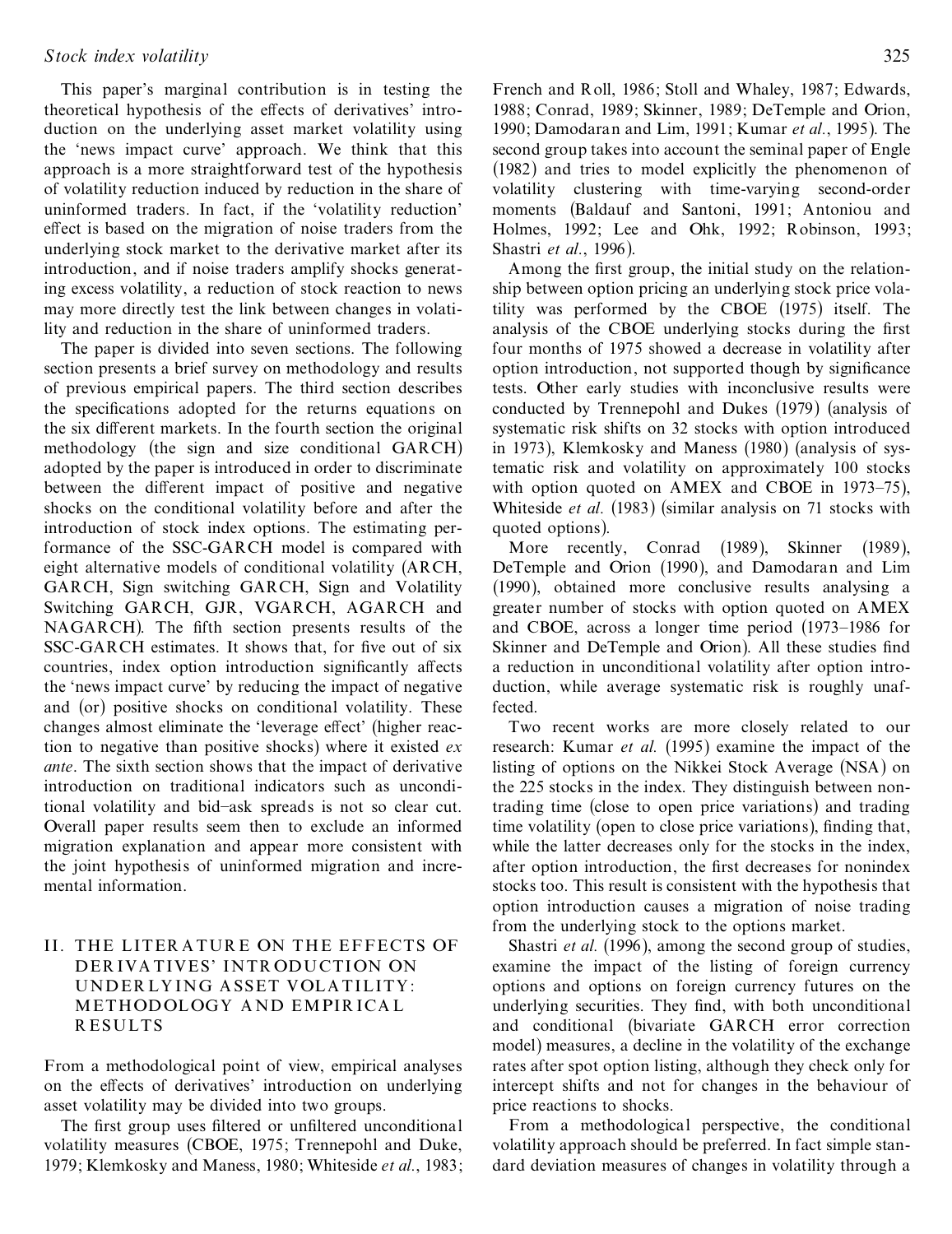fixed or a moving window before and after the introduction of derivatives are not appropriate as stock returns usually exhibit nonnormal unconditional sampling distributions especially under the form of excess kurtosis (Bollerslev *et al.*, 1992). In addition, if the theoretical rationale of changes in volatility is based on changes in the composition of heterogeneous quality traders, it should be tested with methodologies modelling volatility persistence which the existence of uninformed (noise) traders typically predicts.

To this purpose, the most recent contribution of Engle and Ng  $(1993)$  provides a fundamental, unified approach based on the analysis of the 'news impact curve'. This curve illustrates the crucial relationship between past return shocks and conditional variance for all different specifications adopted in modelling variance clustering. The `news impact curve' provides an immediate graphical evaluation of the hypothesis on the conditional variance behaviour implied by the model, while the evaluation of the different models is achieved by Engle and Ng through a series of tests $3$ 

We think that a proper test of the hypothesis of volatility reduction on underlying stock induced by migration of uninformed traders should be performed using a similar approach for at least two reasons. First, it properly models conditional volatility interpreting effects of the existence of noise (uninformed) traders in the market. Second, it allows us to detect the 'dampening effect' in the reaction to shocks which should be the direct consequence of incremental information and uninformed migration from the underlying asset market.

## III. A N EMPIR ICA L PR OCEDUR E FOR THE A NA LY SIS OF THE IMPA CT OF DER IVA TIVES ON MA R KET VOLA TILITY : THE ESTIMA TE OF THE `BEST BA SE EQUA TION'

On the basis of recent achievements in the literature of time varying volatility the present analysis examines the effects of the introduction of equity index options on six European markets (The UK, The Netherlands, Switzerland, Austria, Germany, France).

In order to evaluate the necessity of using SSC-GARCH

models we start by testing the following general model of stock return behaviour for the six markets:

$$
R_{t} = \alpha_{0} + \sum_{j} \beta_{j} DW_{j} + \sum_{i} \gamma_{i} R_{t-i} + \sum_{i} \delta_{i} RUS_{t-1} \qquad (1)
$$

where  $R_t$  is the one-day difference between logs of stock prices for the relative market,  $RUS_t$  is the same difference for the US stock market,  $DW_i$  are five dummies for 'day of the week' effects.

The base equations (Table 1) have some common elements. The hypothesis of random walk for these small and medium stock exchange markets is rejected, consistently with several previous results in literature (Taylor, 1986). Lagged daily log returns of the own market, days of the week, and lagged and contemporary log returns in the US 'dominant' market have small but significant effects on the dependent variable. The effect of the US market is quite strong in all equations, while the Austrian market seems to have the higher degree of inefficiency with a quite strong effect of one lag returns. The negative Monday effect is the most relevant day of the week effect consistently with several previous results in literature  $(Tavlor, 1986)^4$ 

Kurtosis and skewness tests, performed on the residuals obtained from best estimation of the base equations, show that the distribution is stationary but not normal variate. The existence of excess kurtosis confirms the 'stylized fact' of thick tails for financial time series, which was firstly observed by Mandelbrot (1963a, b) and suggests the adoption of an ARCH-type specification for our estimates.

To discriminate among different ARCH-type models we use a test proposed by Engle and Ng (1993) with the following specification for the error term of the base equation:

$$
\varepsilon_t = a_0 + \sum_i a_i \varepsilon_{t-i} + e_t \tag{2}
$$

On the basis of this equation sign bias, negative size bias and positive size bias tests are carried out. The regressions for these three tests are respectively the following:

$$
h_t = a + b D_{t-1}^+ + e_t \tag{3}
$$

$$
h_t = a + bD_{t-1}^- \varepsilon_{t-1} + e_t \tag{4}
$$

$$
h_t = a + bD_{t-1}^+ \varepsilon_{t-1} + e_t \tag{5}
$$

<sup>&</sup>lt;sup>3</sup> The most important tests are: (i) the sign bias test; (ii) the negative size bias test; (iii) the positive size bias test; (iv) the excess kurtosis test and (v) the Pagan-Sabau (PS) test.

Several attempts of including yield curve variables have been made in each market given that partial and total cross-correlation functions show the existence of a weak correlation between leads in the yield curve and the dependent variable. The inclusion of such variables is not significant. Even though it is difficult to deny the importance of the effects of interest rates on stock index performance, according to the common experience of stock exchange behaviour, it is clear that any measure of the yield curve is only a proxy for market expectations on interest rates which is the relevant variable to be taken into account. This could explain the observed results of weak cross correlation between yield curve leads and the dependent variable and the absence of correlation between yield curve lags and the same variable.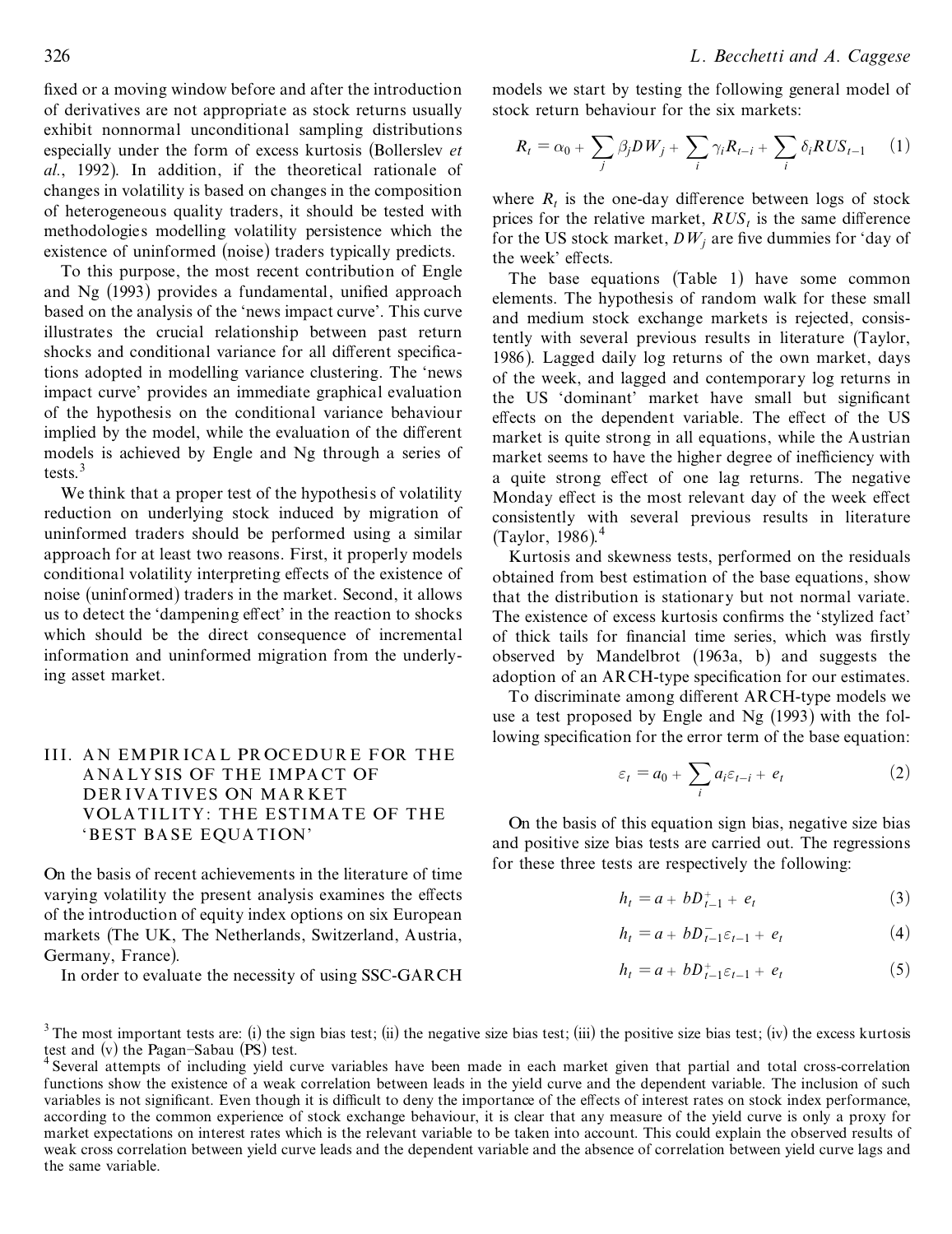| Austria<br>$R_t = 0.1E - 03$<br>$(1.18)^{a}$  | $+0.299R_{t-1}$<br>(14.57)                                   | $-0.048R_{t-3}$<br>$(-2.38)$                                 | $+0.034R_{t-5}$<br>(1.67)                                        | $+0.056 R_{tr-9}$<br>(2.75)                              | $+0.292 Rus_{t-1}$<br>(11.09)     | $+0.038 R u s_{t-5}$<br>(1.45)  | $-0.7E - 03$ <i>Wed</i><br>$(-2.52)$ |
|-----------------------------------------------|--------------------------------------------------------------|--------------------------------------------------------------|------------------------------------------------------------------|----------------------------------------------------------|-----------------------------------|---------------------------------|--------------------------------------|
| France<br>$R_t = 0.3E - 03$                   | $+0.094R_{t-1}$<br>(5.81)<br>$+0.104 R u s_{t-7}$<br>(5.87)  | $+0.029R_{t-7}$<br>(1.83)<br>$-0.9E - 03$ Mon<br>$(-5.04)$   | $+0.067R_{t-9}$<br>(4.28)<br>$-0.4E - 03$ Thu<br>$(-2.16)$       | $+0.034R_{t-10}$<br>(2.19)                               | $+0.269Rus_{t-1}$<br>(14.93)      | $+0.047 R u s_{t-5}$<br>(2.74)  |                                      |
| Germany<br>$R_t = 0.2E - 03$<br>(1.49)        | $-0.035R_{t-1}$<br>$(-1.74)$                                 | $+0.352Rus_{t-1}$<br>(14.41)                                 | $-0.107 Rus_{t-2}$<br>$(-4.40)$                                  | $+0.079 R u s_{t-8}$<br>(3.37)                           | $-0.7E - 03$ Mon<br>$(-2.90)$     | $+0.4E - 03 Fri$<br>(1.69)      |                                      |
| Switzerland<br>$R_t = 0.2E - 03$<br>(3.51)    | $+0.057R_{t-5}$<br>(3.34)<br>$-0.032 Rus_{t-9}$<br>$(-2.09)$ | $+0.041R_{t-8}$<br>(2.38)<br>$-0.6E - 03$ Mon<br>$(-4.44)$   | $-0.037R_{t-9}$<br>(2.21)                                        | $-0.025 Rus_{t-2}$<br>$(-1.84)$                          | $+0.027 R u s_{t-3}$<br>(1.99)    | $+0.074 Rus_{t-5}$<br>(5.21)    | $+0.045 Rus_{t-7}$<br>(3.32)         |
| The Netherlands<br>$R_t = 0.3E - 03$          | $-0.050R_{t-1}$<br>$(-2.26)$<br>$+0.044 Rus_{t-6}$<br>(2.25) | $+0.506 Rus_{t-1}$<br>(25.2)<br>$+0.22 Rus_{t-10}$<br>(1.14) | $-0.101 Rus_{t-2}$<br>$(-4.47)$<br>$-0.7E - 03$ Mon<br>$(-3.74)$ | $+0.067$ Rust $-3$<br>(3.34)                             | $-0.038 R u s_{t-5}$<br>$(-1.93)$ |                                 |                                      |
| United Kingdom<br>$R_t = 0.1E - 03$<br>(1.36) | $+0.073R_{t-1}$<br>(3.64)<br>$+0.048 Rus_{t-3}$<br>(2.85)    | $+0.035R_{t-4}$<br>(1.95)<br>$-0.5E - 03$ Mon<br>$(-2.62)$   | $+0.037R_{t-9}$<br>(2.06)<br>$+0.2E - 03$ Thu<br>(1.38)          | $+0.029R_{t-10}$<br>(1.63)<br>$+0.4E - 03 Fri$<br>(2.26) | $+0.274 Rus_{t-1}$<br>(15.97)     | $-0.118 Rus_{t-2}$<br>$(-6.77)$ |                                      |

*Stock index volatility* 327

Table 1. *Base equations for the six countries*

 $R_t$  = log returns of market index.<br> *Rus* = log returns of Dow Jones Composite 65 index.<br> *Mon, Tue, Wed, Thu, Fri* = day-of-the-week dummies.<br>
<sup>*a*</sup> The values in parentheses are the *t*-statistics of the coefficients.

where  $D_{t-1}^-$  is a dummy which takes value of 1 when the residual of the stock return equation in the previous period is negative and value of 0 when it is positive.  $D_{t-1}^{+}$  is just equal to  $1 - D_{t-1}^-$ . When the *t*-ratio on the coefficient *b* is significant in one of the three equations, this indicates a misspecification in the 'news' impact curve'.

An alternative way of testing the three biases is the following: filtered unpredictable stock returns are calculated according to the following formula  $\nu_t = u_t / \sqrt{h_t}$  and then  $\nu_t^2$  is regressed on  $D_{t-1}^-$ ,  $D_{t-1}^- u_t$ , and  $D_{t-1}^{+}u_t$  to test for the presence of the three biases. An additional test that may be carried out together with size and bias ones is the Pagan and Sabau (1988) (PS) test. In this case what has to be done is a regression of the log of stock price rate of change squared on an intercept and on the conditional variance estimated in the GARCH model:

$$
R_t = a + bh_t + \varepsilon_t \tag{6}
$$

Under the null hypothesis of GARCH capturing most data nonlinearity the intercept must be equal to zero and the slope is expected to be equal to one.

The presence of these biases indicates the need for a specification which can consider a different impact of past shocks on conditional variance according to the size and bias of the past shock such as the SSC-GARCH model.

## IV. THE EMPIR ICA L PR OCEDUR E FOR THE ANALYSIS OF THE IMPACT OF DERIVATIVES ON MARKET VOLA TILITY : THE SSC-GA R CH MODEL COMPARED WITH NINE MODELS OF CONDITIONA L VOLA TILITY

The model adopted for testing the impact of index option introduction on stock market volatility is a sign and size conditional ARCH model (SSC-GARCH) where the sec ond equation is given by:

$$
h_{t} = b_{0} + b_{1}\varepsilon_{t-1}^{2} + b_{2}h_{t-1} + b_{3}S_{t-1}^{-} + b_{4}S_{t-1}^{2}\varepsilon_{t-1}^{2} + b_{5}S_{t-1}^{-}\varepsilon_{t-1}^{2}
$$

$$
+ b_{6}D_{10}S_{t-1}^{-} + b_{7}D_{10}S_{t-1}^{2}\varepsilon_{t-1}^{2} + b_{8}D_{10}S_{t-1}^{-}\varepsilon_{t-1}^{2} \tag{7}
$$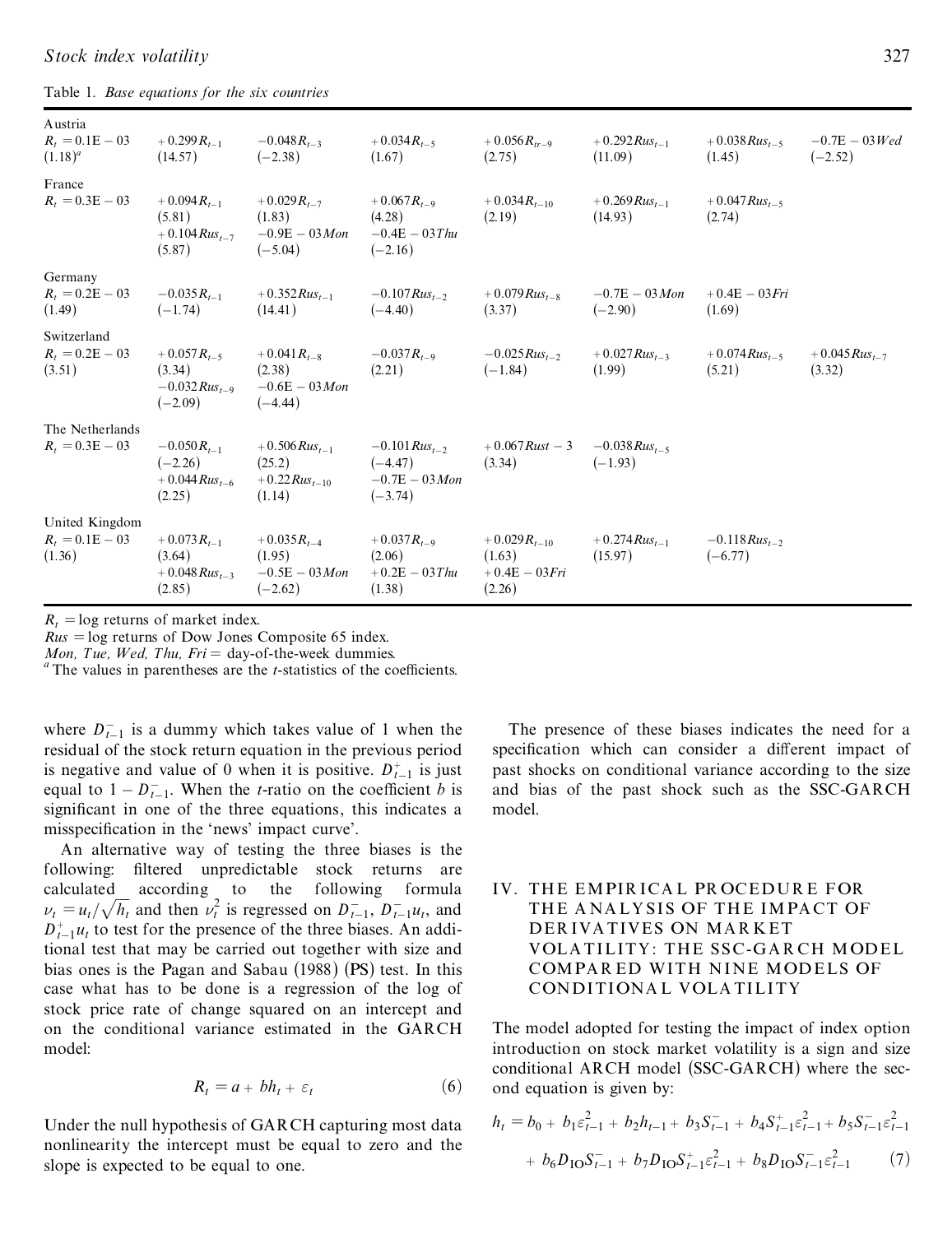Table 2. *Base equations ± residual statistics*

|                                                   | Austria | France   | Germany  | Switzerland | The Netherlands | United Kingdom |
|---------------------------------------------------|---------|----------|----------|-------------|-----------------|----------------|
| Log likelihood                                    | 7553    | 14 596   | 9787     | 15 45 1     | 8859            | 11 073         |
| Kurtosis                                          | 5.5     | 8.24     | 11.9     | 30.3        | 1.22            | 5.78           |
| Skewness                                          | 0.032   | $-0.01$  | $-0.93$  | $-2.12$     | 0.14            | $-0.29$        |
| Positive sign bias test <sup><math>a</math></sup> | $-0.73$ | 2.29     | $-10.27$ | $-11.02$    | $-5.37$         | $-10.92$       |
| Positive size bias test <sup>o</sup>              | 10.32   | $-19.03$ | 7.23     | 8.3         | 1.73            | 9.82           |
| Negative size bias test $c$                       | $-9.07$ | 10.6     | $-0.32$  | $-1.72$     | 2.37            | $-0.43$        |

*Notes*:  $\frac{a}{b}$  Values of the *t* statistic of the *b* coefficient in Equation 5.

*b* Values of *t* statistic of the *b* coefficient in Equation 7.<br><sup>*c*</sup> Values of the *t* statistic of the *b* coefficient in Equation 6.

Table 3. *Austria ± 1986 observations ± sample period: 08/01/86 ± 30/12/93 ± option introduction date: 7/8/92*

| ARCH(5)<br>$h_t = 0.4E - 05$<br>(10.54)                                                                        | $+0.2E - 05D_{\text{IO}}$<br>(1.79)                                     | $+0.476\varepsilon_{t-1}^2$<br>(13.75)                                                                                                                                          | $+0.115\varepsilon_{t-2}^2$<br>(4.97)                       | $+0.135\varepsilon_{t-3}^2$<br>(6.67)                                                                                                                                                      | $+0.025\varepsilon_{t-4}^2$<br>(1.81)                           | $+0.229 \varepsilon_{t-5}^2$<br>(8.77)   | $+0.1E$<br>$-08$ Trnd<br>(3.45) |
|----------------------------------------------------------------------------------------------------------------|-------------------------------------------------------------------------|---------------------------------------------------------------------------------------------------------------------------------------------------------------------------------|-------------------------------------------------------------|--------------------------------------------------------------------------------------------------------------------------------------------------------------------------------------------|-----------------------------------------------------------------|------------------------------------------|---------------------------------|
| GARCH(1,1)<br>$h_t = 0.2E - 06$<br>(1.56)                                                                      | $-0.2E - 06D_{\text{IO}}$<br>$(-0.929)$                                 | $+0.695h_{t-1}$<br>(49.13)                                                                                                                                                      | $+0.291\varepsilon_{t-1}^2$<br>(13.43)                      | $+0.4E - 09Trnd$<br>(3.01)                                                                                                                                                                 | $+0.8E - 06 Pr$<br>(7.65)                                       | $-0.2E - 05D_{\text{IO}}Pr$<br>$(-1.92)$ |                                 |
| Sign switching $GARCH(1,1)$<br>$h_t = 0.1E - 06$<br>(0.70)<br>$-0.3E - 05D_{10}Pr$ + 0.1E - 05Ssw<br>$(-2.44)$ | $+0.3E - 07D_{10}$<br>(3.24)<br>(6.06)                                  | $+0.696h_{t-1}$<br>(52.43)                                                                                                                                                      | $+0.301\varepsilon_{t-1}^2$<br>(14.42)                      | $+0.6E - 090$ Trnd<br>(4.33)                                                                                                                                                               | $+0.7E - 06 Pr$<br>(5.89)                                       |                                          |                                 |
| $h_t = 0.2E - 05$<br>(7.34)                                                                                    | Sign and volatility switching $GARCH(1,1)$<br>$+0.53h_{t-1}$<br>(13.06) | $+0.416\varepsilon_{t-1}^2$<br>(13.55)                                                                                                                                          | $-0.177D_{\text{IO}}\varepsilon_{t-1}^2$<br>$(-2.68)$       | $+0.057Svsw$<br>(2.58)                                                                                                                                                                     | $-0.057D_{\text{IO}}S$ vsw<br>$(-1.59)$                         | $+0.1E - 08$ Trnd<br>(2.92)              |                                 |
| $SSC-GARCH(1,1)$<br>$h_t = 0.2E - 05$<br>(6.37)                                                                | $+0.567h_{t-1}$<br>(15.02)<br>(4.6)                                     | $+0.499S_{t-1}^+\varepsilon_{t-1}^2$<br>(11.57)<br>$+0.7E - 05D_{10}S_{t-1}$ $-0.327D_{10}S_{t-1}^2\varepsilon_{t-1}^2$ $-0.252D_{10}S_{t-1}^2\varepsilon_{t-1}^2$<br>$(-4.03)$ | $+0.419S_{t-1}^-\varepsilon_{t-1}^2$<br>(8.65)<br>$(-2.11)$ | $-0.1E - 0.5S_{t-1}$<br>$(-2.74)$                                                                                                                                                          | $+0.6E-9Trnd$<br>(1.44)                                         |                                          |                                 |
| <b>GJR</b><br>$h_t = 2E - 05$<br>(6.44)                                                                        | $+0.554h_{t-1}$<br>(14.16)                                              | $+0.471\varepsilon_{t-1}^2$<br>(11.30)                                                                                                                                          | $-0.104D_{\rm IO}\varepsilon_{t-1}^2$<br>$(-1.73)$          | $-0.288S_{t-1}^{-}\varepsilon_{t-1}^{2}$ $+0.233D_{\text{IO}}S_{t-1}^{-}\varepsilon_{t-1}^{2}$ $+0.1E-08Trnd$<br>$(-3.59)$                                                                 | (1.68)                                                          | (2.71)                                   |                                 |
| VGANCH(1,1)<br>$h_t = 0.2E - 05$<br>(3.58)                                                                     | $+0.739h_{t-1}$<br>(21.06)                                              | (8.65)                                                                                                                                                                          | $(-4.39)$                                                   | $+0.1E-0.4\varepsilon_{t-1}/h_{t-1}$ $-0.9E-0.5\varepsilon_{t-1}/\sqrt{h_{t-1}}$ $-0.7E-0.5D_{10}\varepsilon_{t-1}/h_{t-1}$ $+0.7E-0.5D_{10}\varepsilon_{t-1}/\sqrt{h_{t-1}}$<br>$(-2.31)$ | (1.75)                                                          |                                          |                                 |
| NAGARCH(1,1)<br>$h_t = 0.1E - 05$<br>(4.69)                                                                    | $+0.619h_{t-1}$<br>(15.97)                                              | $+0.528\varepsilon_{t-1}^2$<br>(6.97)                                                                                                                                           | $-27\varepsilon_{t-1}/\sqrt{h_{t-1}}$<br>$(-1.89)$          | $-52D_{\rm 1O}\varepsilon_{t-1}/\sqrt{h_{t-1}}$ $+0.9E-09T$ rnd<br>$(-0.94)$                                                                                                               | (1.9)                                                           |                                          |                                 |
| AGARCH<br>$h_t = 0.2E - 05$<br>(4.93)                                                                          | $+0.558h_{t-1}$<br>(15.14)                                              | $+0.432\varepsilon_{t-1}^2$<br>(5.85)                                                                                                                                           | $-0.278 D_{\rm IO} \varepsilon_{t-1}^2$<br>$(-1.86)$        | $-0.4E - 04\varepsilon_{t-1}$<br>$(-0.11)$                                                                                                                                                 | $+0.7E - 03D_{IO} \varepsilon_{t-1}$ $+0.1E - 08Trnd$<br>(0.86) | (2.11)                                   |                                 |

*Notes*:  $R_t$  = log returns off Austrian traded Index (ATX);  $R_{us}$  = log returns of Dow Jones Composite 65 Index; *Wed* = Wednesday dummy;  $D_{10}$  = option contract introduction dummy (ATX option); *Trnd* = linear trend; *Pr* = sign persistence dummy;  $Ssw$  = sign switching dummy  $(D^+)$ ;  $Svsw$  = sign and volatility switching series  $(D^+ Vt)$ .

where two other dummies are introduced to keep into account the size effect of positive sign shocks  $(S_{t-1}^+$ , which takes value of 1 if the  $t - 1$  shock is positive and zero otherwise) and the size effect of negative sign shocks  $(S_{t-1}^-)$ , which takes value of 1 if the  $t-1$  shock is negative

and zero otherwise). The advantage of this model is that it allows us to estimate the different impact of positive and negative shocks on  $H_t$  and gives a clear interpretation of structural changes in the `news impact curve' after the introduction of index options.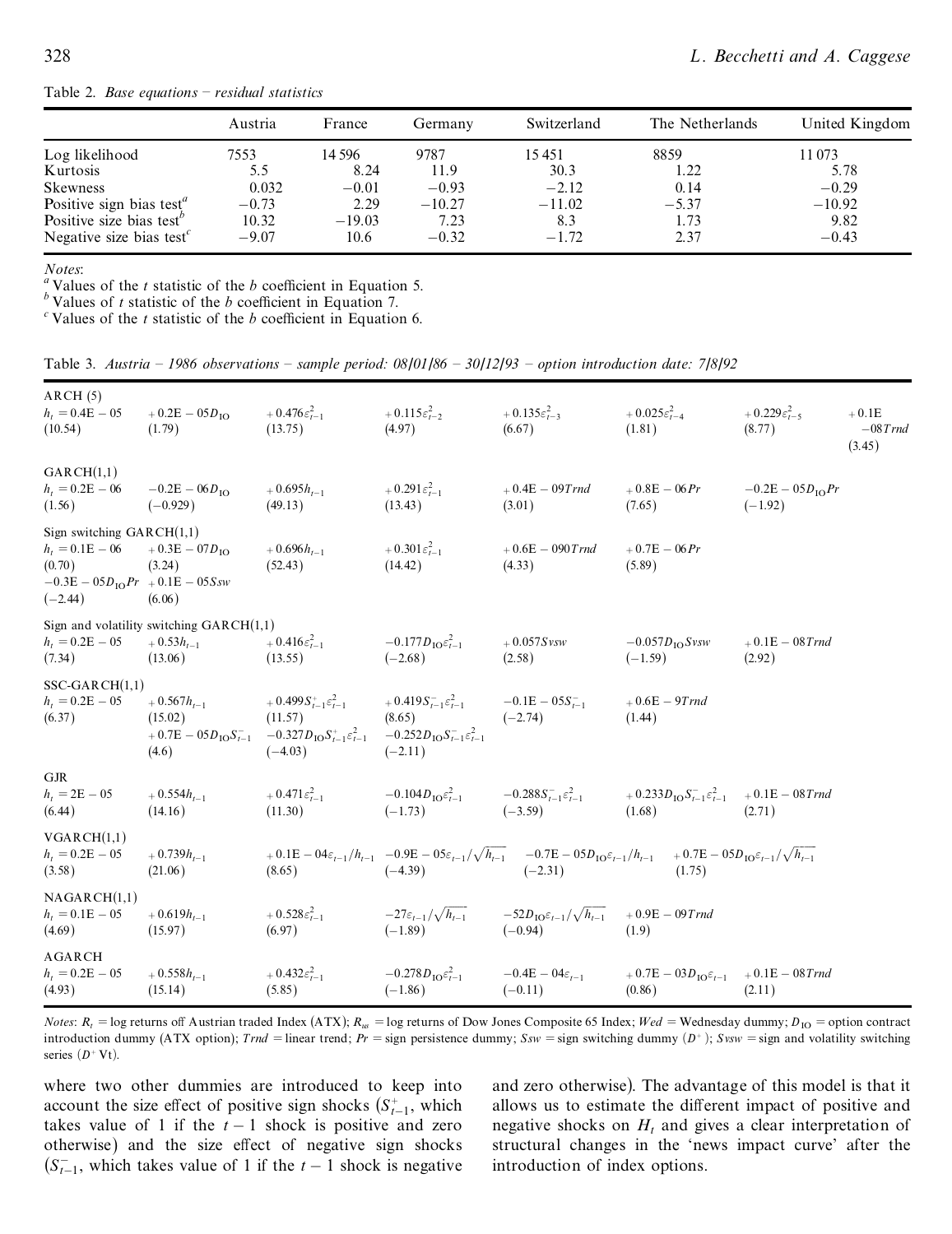

Fig. 1. *News impact curve ± SSCGarch: Austria*

Table 4. *Austria ± residual statistics*

|                          | Arch(5)       | Garch(1,1)    | SSwGarch      | $S-vSwG$      | SSC-Garch     | <b>GJR</b>    | VGarch        | NaGarch       | AGarch        |
|--------------------------|---------------|---------------|---------------|---------------|---------------|---------------|---------------|---------------|---------------|
| Log likelihood           | 7875          | 7886          | 7894          | 7885          | 7872          | 7858          | 7842          | 7863          | 7862          |
| Kurtosis                 | 5.82          | 5.90          | 5.95          | 5.83          | 5.88          | 5.85          | 5.80          | 5.91          | 5.84          |
| Skewness                 | 0.015         | 0.023         | 0.021         | 0.05          | 0.057         | 0.056         | 0.060         | 0.06          | 0.056         |
| Kurtosis (st. residuals) | 6.19          | 7.46          | 7.10          | 7.48          | 6.92          | 7.42          | 6.34          | 7.03          | 7.61          |
| Skewness (st. residuals) | $-0.69$       | $-0.82$       | $-0.81$       | $-0.62$       | $-0.72$       | $-0.675$      | $-0.57$       | $-0.6$        | $-0.65$       |
| Positive sign bias test  | 1.23          | 1.20          | 0.37          | 0.243         | $-0.302$      | $-0.176$      | $-0.1$        | $-0.02$       | $-0.14$       |
| Negative size bias test  | 0.45          | 0.420         | $-0.33$       | $-0.53$       | $-0.542$      | $-0.455$      | 0.384         | 0.12          | $-0.37$       |
| Positive size bias test  | $-1.15$       | $-0.29$       | 0.008         | 0.314         | 0.726         | 0.527         | $-0.171$      | 0.25          | 0.705         |
| Pagan-Sabau intercept    | $0.1E - 04$   | $0.1E - 04$   | $0.1E - 04$   | $0.1E - 0.4$  | $0.1E - 04$   | $0.6E - 0.5$  | $0.1E - 04$   | $0.7E - 0.5$  | $0.1E - 04$   |
| (stat. error)            | $(0.2E - 05)$ | $(0.2E - 05)$ | $(0.2E - 05)$ | $(0.2E - 05)$ | $(0.2E - 05)$ | $(0.2E - 05)$ | $(0.3E - 05)$ | $(0.2E - 05)$ | $(0.2E - 05)$ |
| Pagan-Sabau coefficient  | 0.59          | 0.67          | 0.65          | 0.64          | 0.56          | 0.78          | 0.52          | 0.91          | 0.61          |
| (stat. error)            | (0.04)        | (0.05)        | (0.05)        | (0.04)        | (0.04)        | (0.03)        | (0.03)        | (0.06)        | (0.04)        |

The relative performance of this model and its capacity of modelling conditional volatility is compared with that of the other eight traditional ARCH-type models (ARCH, GARCH, sign switching GARCH, sign and volatility switching GARCH, GJR, VGARCH, AGARCH and NAGARCH). A detailed description of the features of these models is provided in the Appendix.

### V. EMPIR ICA L R ESULTS IN THE FIVE EUR OPEA N MA R KETS

The Austrian market exhibits a high degree of weak inefficiency as its index stock returns are strongly autocorrelated with a long run elasticity to lagged own returns close to 0.3. The impact of one lag Austrian returns  $(R_{t-1})$  on the dependent variable is quite strong and the overall explanatory power of the returns equation in terms of  $R^2$ is superior to that of all other countries. The effect of past returns of the dominant market (the US market) is strongly significant with a long run elasticity (close to  $0.3$ ). Autocorrelation, dependence from the US market and a

small Wednesday effect, explain almost 20% of index returns (Tables 1 and 2).

Looking at the log-likelihood, the hierarchy among the eight estimated models of conditional volatility gives expected results. The least squares model is outperformed by all conditional volatility models. Asymmetrically centred models (VGARCH, AGARCH and NAGARCH) clearly underperform with respect to symmetrically centred ones (GARCH, SSC-GARCH and sign switching GARCH) (Tables 3 and 4). The sign switching GARCH has the best likelihood but the NAGARCH out performs it in terms of PS coefficient. Quite surprisingly and differently from what happens in all other countries' estimates, conditional volatility models do not reduce kurtosis in the Austrian case (Table 4).

The analysis of changes after the introduction of index options shows that the hypothesis of intercept shifts cannot be significantly supported on the base of both  $ARCH(5)$ and  $GARCH(1,1)$  results. The introduction of index options, though, seems to have determined two more rele vant effects:  $(i)$  a reduction in the sign persistence effect (confirmed both in  $GARCH(1,1)$  and sign switching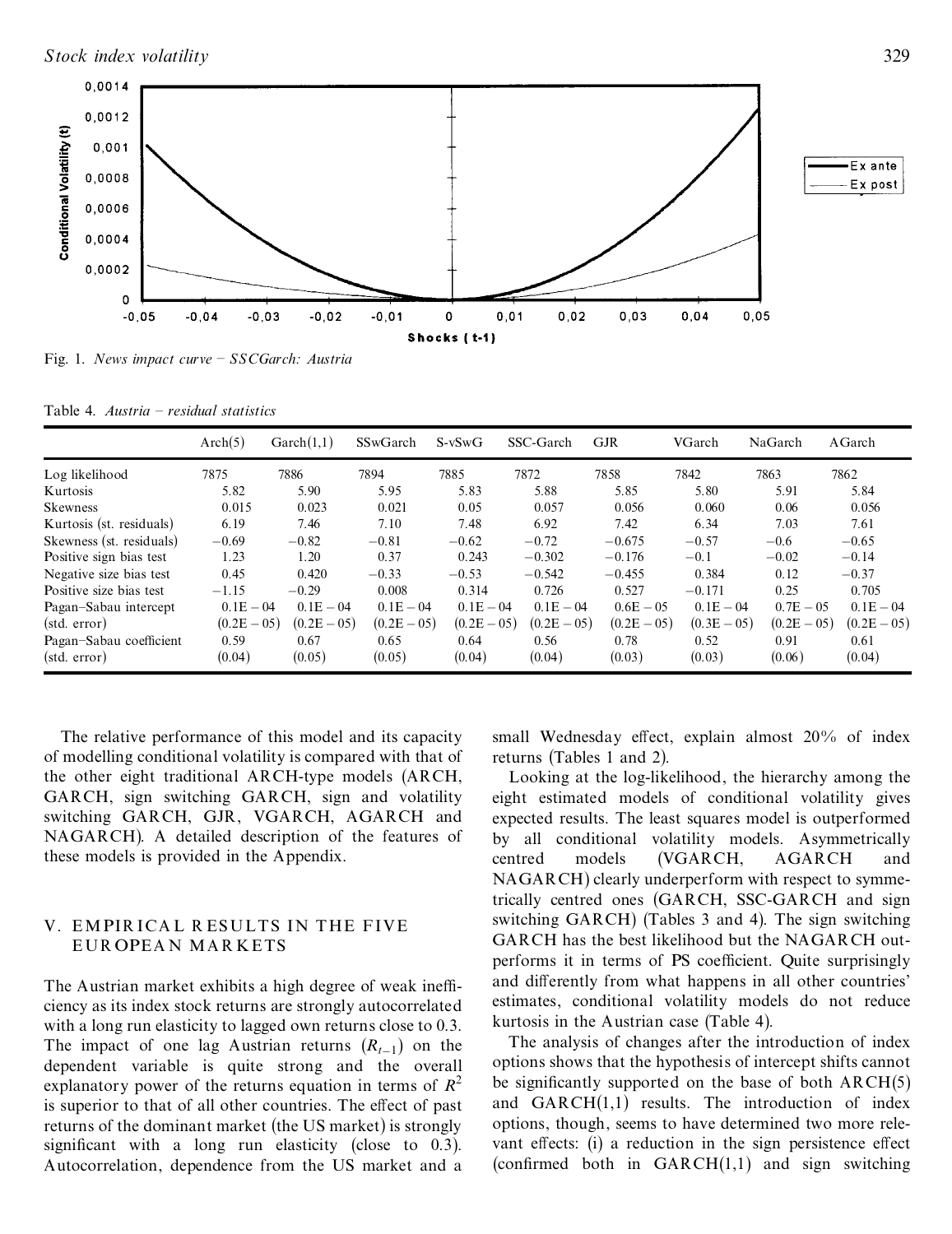| ARCH(5)<br>$h_t = 0.5E - 05$<br>(10.77)<br>$+0.098\varepsilon_{t-5}^2$<br>(8.62) | $-0.6E - 02Ds$<br>$(-3.12)$<br>$+0.4E - 09Trnd$<br>(3.35)                                                  | $-0.2E - 05D_{10}$<br>$(-2.42)$                                               | $+0.195\varepsilon_{t-1}^2$<br>(10.01)                                                                        | $+0.98\varepsilon_{t-2}^2$<br>(6.19)                                                                               | $+0.120\varepsilon_{t-3}^2$<br>(7.53)                                       | $+0.085\varepsilon_{t-4}^2$<br>(5.63)                     |
|----------------------------------------------------------------------------------|------------------------------------------------------------------------------------------------------------|-------------------------------------------------------------------------------|---------------------------------------------------------------------------------------------------------------|--------------------------------------------------------------------------------------------------------------------|-----------------------------------------------------------------------------|-----------------------------------------------------------|
| GARCH(1,1)<br>$h_t = 0.6E - 06$<br>(4.01)                                        | $-Ds0.6E - 02$<br>$(-3.82)$                                                                                | $-0.2E - 06D_{IO}$<br>$(-0.929)$                                              | $+0.784h_{t-1}$<br>(51.68)                                                                                    | + $0.141 \varepsilon_{t-1}^2$<br>(12.68)                                                                           | $+0.2E - 09Trnd$<br>(3.16)                                                  | $+0.2E - 06 Pr$<br>$+D_{\rm IO}Pr$<br>(2.53)<br>$(-0.30)$ |
| Sign switching $GARCH(1,1)$<br>$h_t = -0.6E - 06$ $-Ds0.6E - 02$<br>(3.84)       | $(-3.84)$<br>$+D_{\rm IO}Pr$<br>$(-0.30)$                                                                  | $-0.2E - 06D_{1O}$<br>$(-0.896)$<br>$-0.4E - 06Ssw$<br>$(-3.19)$              | $+0.787h_{t-1}$<br>(53.01)                                                                                    | $+0.139\varepsilon_{t-1}^2$<br>(12.65)                                                                             | $+0.2E - 09Trnd$<br>(3.31)                                                  | $+0.2E - 06 Pr$<br>(2.53)                                 |
| $h_t = 0.1E - 05$<br>(2.74)                                                      | Sign and volatility switching $GARCH(1,1)$<br>$+0.68h_{t-1}$<br>(16.4)                                     | $+0.224\varepsilon_{t-1}^2$<br>(8.33)                                         | $-0.098D_{\text{IO}}\varepsilon_{t-1}^2$<br>$(-2.50)$                                                         | $-0.07Svsw$<br>$(-3.13)$                                                                                           | $+0.09D_{\text{IO}}Svsw$<br>(2.82)                                          | $+0.2E - 09$ Trnd<br>(3.31)                               |
| $SSC-GARCH(1,1)$<br>$h_t = 0.2E - 05$<br>(2.80)                                  | $-0.011Ds$<br>$(-3.71)$<br>$+0.2E - 05D_{\text{IO}}S_{t-1}^{-}$<br>(3.76)                                  | $+0.673h_{t-1}$<br>(17.62)                                                    | $+0.211S_{t-1}^+\varepsilon_{t-1}^2$<br>(5.36)<br>$-0.119D_{\rm IO}S_{t-1}^+\varepsilon_{t-1}^2$<br>$(-2.23)$ | $+0.273S_{t-1}^{-}\varepsilon_{t-1}^{2}$<br>(6.58)<br>$-0.156D_{\rm IO}S_{t-1}^{-\epsilon_{t-1}^{2}}$<br>$(-2.75)$ | $-0.4E - 06S_{t-1}^{-}$<br>$(-0.88)$                                        | $+0.6E - 10$ Trnd<br>(0.24)                               |
| <b>GJR</b><br>$h_t = 0.1E - 05$<br>(2.26)                                        | $+0.704h_{t-1}$<br>(18.36)                                                                                 | $+0.196\varepsilon_{t-1}^2$<br>(5.38)                                         | $-0.114D_{\rm IO}\varepsilon_{t-1}^2$<br>$(-2.40)$                                                            | $+0.042S_{t-1}^{-\epsilon_{t-1}^{2}}$<br>(0.831)                                                                   | $+0.014D_{\rm IO}S_{t-1}^{-}\varepsilon_{t-1}^2 + 0.4E - 09Trnd$<br>(0.192) | (3.10)                                                    |
| VGARCH(1,1)<br>$h_t = 0.1E - 05$<br>(1.68)                                       | $+0.78h_{t-1}$<br>(23.24)<br>$+0.5E-06D_{\mathrm{IO}}\varepsilon_{t-1}/$<br>$\sqrt{h_{t-1}}$<br>$(-0.259)$ | $+0.7E-0.5\varepsilon_{t-1}/h_{t-1}$<br>(7.11)<br>$+0.8E - 09$ Trnd<br>(3.37) | $(-3.95)$                                                                                                     | $-0.6E - 0.05\varepsilon_{t-1}/\sqrt{h_{t-1}}$ $-0.3E - 0.05D_{10}\varepsilon_{t-1}/h_{t-1}$<br>$(-2.15)$          |                                                                             |                                                           |
| NAGARCH(1,1)<br>$h_t = 0.2E - 05$<br>(3.19)                                      | $+0.645h_{t-1}$<br>(16.21)                                                                                 | $+0.174\varepsilon_{t-1}^2$<br>(2.75)                                         | $+11.80\varepsilon_{t-1}/\sqrt{h_{t-1}}$<br>(0.972)                                                           | + 33.36 $D_{\text{IO}}\varepsilon_{t-1}/\sqrt{h_{t-1}}$<br>(0.756)                                                 | $+0.5E - 09T$ rnd<br>(3.18)                                                 |                                                           |
| AGARCH<br>$h_t = 0.2E - 05$<br>(3.57)                                            | $+0.655h_{t-1}$<br>(16.40)                                                                                 | + $0.342\varepsilon_{t-1}^2$<br>(5.76)                                        | $+0.8E - 02D_{\text{IO}}\varepsilon_{t-1}^2$<br>(0.082)                                                       | $-0.1E - 02\varepsilon_{t-1}$<br>$(-2.81)$                                                                         | $-0.9E - 03D_{\text{IO}}\varepsilon_{t-1}$<br>$(-1.69)$                     | $+0.8E - 09$ Trnd<br>(3.67)                               |

Table 5. *France ± 3653 observations ± sample period: 01/01/80 ± 31/12/93 ± option introduction date: 9/11/88*

*Notes*:  $R_t = \log$  returns of datastream total market index for France; *Mon* = Monday dummy;  $Rus = \log$  returns of Dow Jones Composite 65 index; *Thu* = Thursday dummy;  $D_{10}$  = option contract introduction dummy (CAC index option), *Trnd* = linear trend; *Pr* = sign persistence dummy;  $Ssw$  = sign switching dummy;  $Svsw = sign$  and volatility switching series;  $Ds = stock$  market crash of October 1987 dummy.

 $GARCH(1,1)$  and (ii) a reduction in the impact of positive and negative shocks on conditional volatility supported by SSC-GARCH and by AGARCH and GJR (Fig. 1). The  $SSC-GARCH$  has the advantage of insulating the significant reduction of the impact of positive shocks on con ditional volatility. This result is consistent with the hypothesis of migration of uninformed traders from the underlying stock market after index option introduction.

French stock returns exhibit lower autocorrelation than Austrian returns. The long run elasticity to lagged own returns is around 0.2 (0.1 lower than in Austria) but the long run elasticity to US returns is 0.4 (0.1 higher than in Austria) (Table 1).

Conditional volatility models almost completely explain in this case deviations from normality in the data as, in all the specifications examined, excess kurtosis drops from 7 to zero when residuals are normalized. As for all other countries, symmetrically centred models perform better than asymmetrically centred ones according to the presented diagnostics (Tables 5 and 6).

Among symmetrically centred models, the SSC-GARCH is more successful in modelling excess kurtosis of the data, while it gives less satisfying results in terms of the PS test. With regard to regression coefficients, the negative intercept effect of derivative introduction is significant only in the simple ARCH(5) model while it is completely absorbed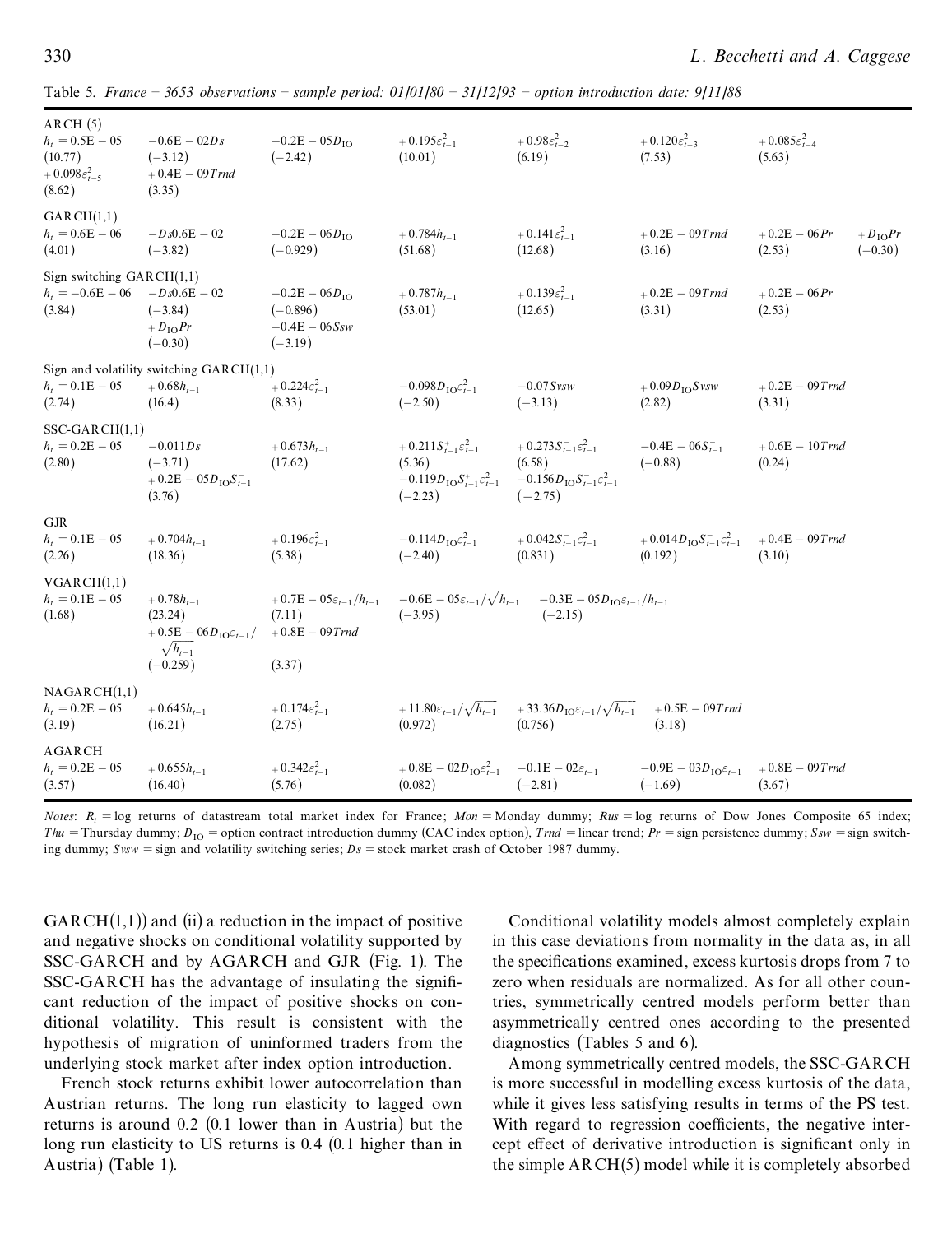

Fig. 2. *News impact curve ± SSCGarch: France*

Table 6. *France ± residual statistics*

|                          | Arch(5)      | $\text{Garch}(1,1)$ | SSwGarch     | $S-vSwG$     | SSC-Garch    | <b>GJR</b>   | VGarch       | NaGarch      | Agarch      |
|--------------------------|--------------|---------------------|--------------|--------------|--------------|--------------|--------------|--------------|-------------|
| Log likelihood           | 15081        | 15 11 5             | 15 1 18      | 15 105       | 15 1 1 1     | 15 1 16      | 15060        | 15 107       | 15 1 14     |
| Kurtosis                 | 11.05        | 10.92               | 10.92        | 12.65        | 12.51        | 12.33        | 10.92        | 12.71        | 12.52       |
| <b>Skewness</b>          | $-0.13$      | $-0.13$             | $-0.14$      | 0.14         | 0.12         | 0.10         | $-0.03$      | 0.13         | 0.12        |
| Kurtosis (st. residuals) | 3.42         | 4.08                | 4.02         | 3.38         | 3.05         | 3.63         | 2.71         | 3.43         | 2.6         |
| Skewness (st. residuals) | $-0.02$      | $-0.03$             | $-0.02$      | $-0.20$      | $-0.16$      | $-0.21$      | $-0.15$      | $-0.23$      | $-0.15$     |
| Positive sign bias test  | 0.53         | 0.36                | 1.02         | $-0.48$      | 0.91         | 0.63         | 0.04         | 0.41         | 0.3         |
| Negative size bias test  | 0.036        | 0.42                | 0.36         | $-0.04$      | $-0.61$      | $-0.49$      | 1.56         | $-0.96$      | $-0.76$     |
| Positive size bias test  | $-1.17$      | $-1.57$             | $-1.68$      | $-0.34$      | $-0.49$      | $-0.36$      | $-2.94$      | $-0.57$      | $-0.6$      |
| Pagan-Sabau intercept    | $0.6E - 0.5$ | $0.3E - 0.5$        | $0.3E - 0.5$ | $0.6E - 0.5$ | $0.7E - 0.5$ | $0.6E - 0.5$ | $0.5E - 0.5$ | $0.1E - 04$  | $0.1E - 04$ |
| (stat. error)            | $(0.1E-0.5)$ | $(1E-05)$           | $(0.1E-0.5)$ | $(0.1E-05)$  | $(0.1E-0.5)$ | $(0.1E-0.5)$ | $(0.1E-0.5)$ | $(0.1E-0.5)$ | $(0.1E-05)$ |
| Pagan-Sabau coefficient  | 0.81         | 0.96                | 0.97         | 0.81         | 0.75         | 0.78         | 1.5          | 0.41         | 0.58        |
| (stat. error)            | (0.03)       | (0.04)              | (0.04)       | (0.03)       | (0.03)       | (0.03)       | (0.07)       | (0.02)       | (0.9)       |

by volatility persistence in all other models. The intro duction of index options significantly reduces conditional volatility responses to positive and negative shocks (SSC-GARCH). As a result of these changes, the preexisting slight 'leverage effect' (higher impact of negative shocks) is cancelled in the second subsample (Table 6 and Fig. 2). This result is confirmed also in the GJR model by the coefficients indicating responses to shocks of both signs and degree of asymmetry.

The sign persistence effect seems particularly significant in the French stock market and is not dumped by derivatives' introduction. This means that a sequence of shocks of the same sign generates additional volatility and that the market is exposed to 'excess panic' or 'excess euphoria'.

The results obtained show quite clearly that in this case a slightly increasing volatility trend throughout the whole sample period and the reduction of the impact of shocks on volatility after derivatives' introduction are two consistent phenomena. Their joint occurrence may have induced regulatory authorities to think that derivatives are responsible for higher market instability.

The German base equation shows the existence of a small but significant negative Monday effect, which is common to all countries with the exception of Austria (Table 1).

For Germany as well the volatility trend is significantly positive in all the considered specifications. With regard to changes in the `news' impact curve' induced by the intro duction of index options, the intercept effects remain negative for all specifications. The SSC-GARCH reveals strong *ex ante* leverage effect which is consistently reduced after the change in regime. GJR coefficients on  $D_{\text{IO}} S_{t-1} \varepsilon_{t-1}^2$  and  $S_{t-1}^2 \varepsilon_{t-1}^2$  confirm this interpretation (Table 7 and Fig. 3).<br>Diagnostics shows that the GARCH and sign switching

GARCH models seem to perform better than others in terms of PS tests, while the SSC-GARCH confirm better results in terms of elimination of excess kurtosis and sign and size biases (Table 8).

The Swiss market presents a high degree of efficiency with an elasticity to lagged own returns close to 0.13 and an insignificant return autocorrelation. The correlation with US index returns is also quite low, compared with that of the other countries considered (Table 1). Excess kurtosis of the base equation residual is exceptionally high meaning that market shocks are generally of small amount and clustered around the zero average.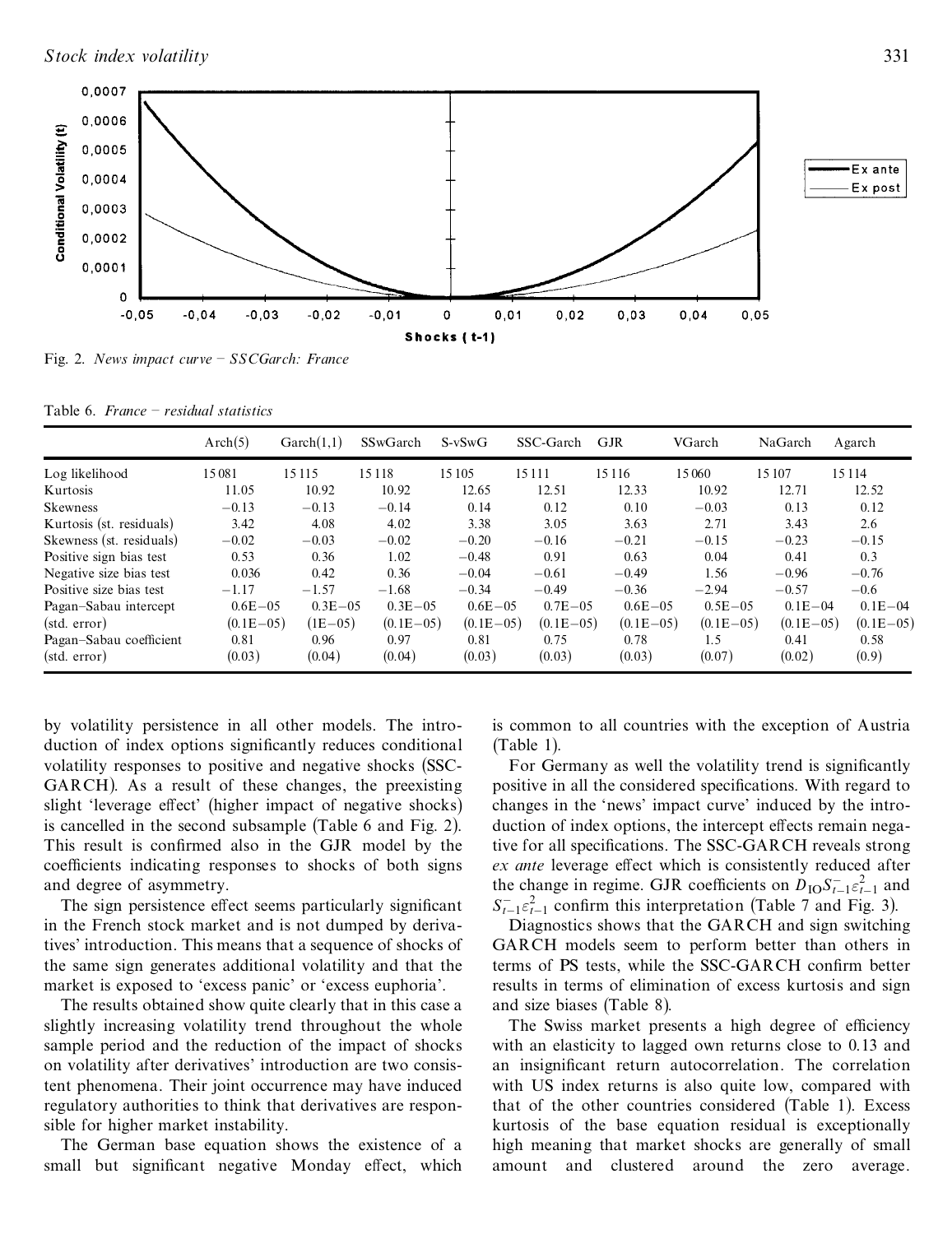

Fig. 3. *News impact curve ± SSCGarch: Germany*

Table 7. *Germany ± 2551 observations ± sample period: 03/01/84 ± 30/12/93 ± option introduction*

| ARCH(5)<br>$h_t = 0.5E - 05$ $-0.4E - 05D_{10}$<br>(6.87)  | $(-3.21)$                                                                                                        | $+0.138\varepsilon_{t-1}^2$<br>(6.02)                                                                                                                                                                                                                         | $+0.085\varepsilon_{t-2}^2$<br>(4.28) | $+0.189\varepsilon_{t-3}^2$<br>(8.69)                                                                                                                                                                   | $+0.216 \varepsilon_{t-4}^2 + 0.084 \varepsilon_{t-5}^2$<br>(8.12) | (6.24)                            | $+0.4E - 08$ Trnd<br>(4.58)      |
|------------------------------------------------------------|------------------------------------------------------------------------------------------------------------------|---------------------------------------------------------------------------------------------------------------------------------------------------------------------------------------------------------------------------------------------------------------|---------------------------------------|---------------------------------------------------------------------------------------------------------------------------------------------------------------------------------------------------------|--------------------------------------------------------------------|-----------------------------------|----------------------------------|
| GARCH(1,1)<br>$h_t = 0.3E - 06$<br>(2.00)                  | $-0.2E - 05D_{\text{IO}}$<br>$(-5.59)$                                                                           | $+0.828h_{t-1}$<br>(60.9)                                                                                                                                                                                                                                     | $+0.109\varepsilon_{t-1}^2$<br>(13.3) | $+0.1E - 08Trnd$<br>(8.84)                                                                                                                                                                              | $+0.1E-06Pr$<br>(1.17)                                             | $-0.4E - 06D_{10}Pr$<br>$(-2.04)$ |                                  |
| Sign switching $GARCH(1,1)$<br>$h_t = 0.4E - 06$<br>(3.54) | $-0.3E - 05D_{\text{IO}}$<br>$(-8.72)$                                                                           | $+0.829h_{t-1}$<br>(64.12)                                                                                                                                                                                                                                    | $+0.11\varepsilon_{t-1}^2$<br>(14.55) | $+0.1E-08Trnd$<br>(8.96)                                                                                                                                                                                | $-0.9E - 07Ssw$<br>$(-0.49)$                                       |                                   |                                  |
| (0.92)                                                     | Sign and volatility switching $GARCH(1,1)$<br>$h_t = 0.8E - 06$ $-0.3E - 05D_{10}$ $+ 0.825h_{t-1}$<br>$(-4.58)$ | (16.72)                                                                                                                                                                                                                                                       | $+0.122\varepsilon_{t-1}^2$<br>(5.59) | $+0.04D_{\text{IO}}\varepsilon_{t-1}^2$<br>(0.99)                                                                                                                                                       | $+0.4E-09Trnd$<br>(0.88)                                           | $-0.1$ Svsm<br>$(-4.16)$          | $+0.23D_{\text{IO}}S$ vsw<br>(5) |
| $SSC-GARCH(1,1)$<br>$h_t = 0.2E - 05$<br>(2.15)            | $+0.713h_{t-1}$<br>(15.53)<br>(1.79)<br>(5.91)                                                                   | $+0.065S_{t-1}^{+}\varepsilon_{t-1}^{2}$ $+0.302S_{t-1}^{-}\varepsilon_{t-1}^{2}$ $+0.1E-06S_{t-1}^{-}$<br>(9.51)<br>$+0.7E - 05D_{10}S_{t-1}^{-}$ $-0.067D_{10}S_{t-1}^{+}\varepsilon_{t-1}^{2}$ $-0.263D_{10}S_{t-1}^{-}\varepsilon_{t-1}^{2}$<br>$(-1.50)$ | $(-4/27)$                             | (0.175)                                                                                                                                                                                                 | $+0.1E-9Trnd$<br>(0.22)                                            |                                   |                                  |
| <b>GJR</b><br>$h_t = -0.6E - 06 + 0.819h_{t-1}$<br>(0.87)  | (17.22)                                                                                                          |                                                                                                                                                                                                                                                               |                                       | + $0.022\varepsilon_{t-1}^2$ $-0.023D_{10}\varepsilon_{t-1}^2$ $+0.219S_{t-1}^-\varepsilon_{t-1}^2$ $-0.138D_{10}S_{t-1}^-\varepsilon_{t-1}^2 + 0.8E - 09Tmd$<br>$(-0.596)$ $(6.03)$ $(-1.77)$ $(2.34)$ | $(-1.77)$ (2.34)                                                   |                                   |                                  |
| VGARCH(1,1)<br>$h_t = 0.1E - 0.09$<br>(0.001)              | $+0.987h_{t-1}$<br>(22.84)<br>(0.558)                                                                            | (3.77)<br>$+0.1E - 05D_{10}\varepsilon_{t-1}/\sqrt{h_{t-1}}$ $+0.9E - 09Trnd$<br>(1.29)                                                                                                                                                                       | $(-2.64)$                             | $+0.4E - 05\varepsilon_{t-1}/h_{t-1}$ $-0.5E - 05\varepsilon_{t-1}/\sqrt{h_{t-1}}$ $-0.3E - 05D_{10}\varepsilon_{t-1}/h_{t-1}$<br>$(-1.89)$                                                             |                                                                    |                                   |                                  |
| NAGARCH(1,1)<br>$h_t = 0.3E - 06$<br>(3.19)                | $+0.843h_{t-1}$<br>(17.22)                                                                                       | (1.69)                                                                                                                                                                                                                                                        | $(-0.06)$                             | $+0.141\varepsilon_{t-1}^2$ $-1.03\varepsilon_{t-1}/\sqrt{h_{t-1}}$ $-20.39D_{10}\varepsilon_{t-1}/\sqrt{h_{t-1}}$ $+0.5E-09Trnd$<br>$(-0.22)$                                                          | (1.8)                                                              |                                   |                                  |
| AGARCH(1,1)<br>$h_t = 0.7E - 06$<br>(0.80)                 | $+0.847h_{t-1}$<br>(16.18)                                                                                       | $+0.168\varepsilon_{t-1}^2$ $-0.105D_{10}\varepsilon_{t-1}^2$ $-0.3E-03\varepsilon_{t-1}$<br>(3.23)                                                                                                                                                           | $(-1.20)$                             | $(-0.78)$                                                                                                                                                                                               | $+0.8E - 04D_{10}\varepsilon_{t-1} + 0.6E - 09Tmd$<br>(0.10)       | (1)                               |                                  |

*Notes*: *Rt* = log returns of Deutsche Aktien index (DAX); *Rus* = log returns of Dow Jones Composite 65 index; *Mon* = Monday dummy; *Fri* = Friday dummy; *Trnd* = linear trend;  $D_{\text{IO}}$  = option contract introduction dummy (DAX index option);  $Pr$  = sign persistence dummy;  $Ssw$  = sign switching dummy;  $Svsm$  = sign and volatility switching series.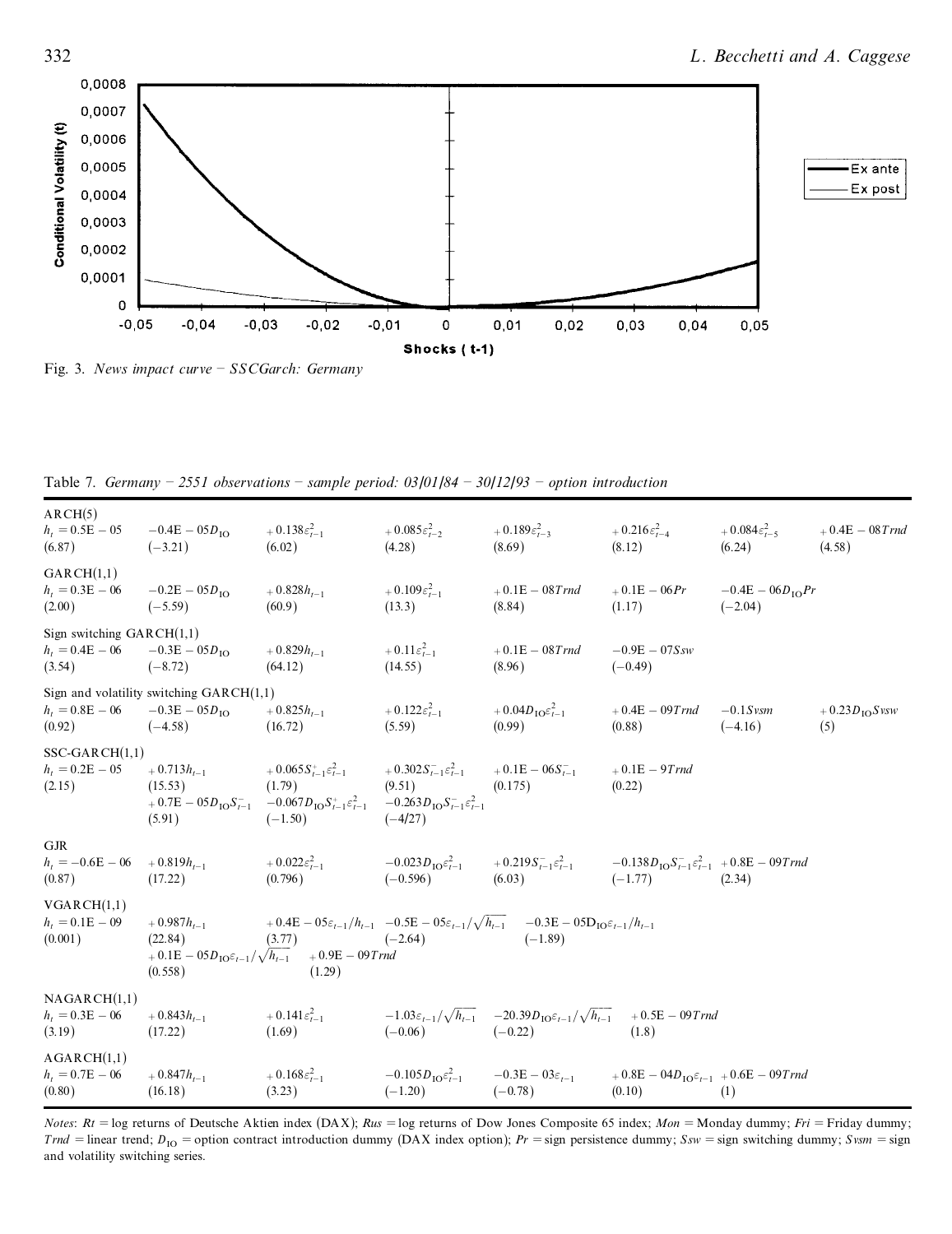#### Table 8. *Germany ± residual statistics*

|                          | Arch(5)       | Garch(1,1)    | SSwGarch      | $S-vSwG$      | SSC-Garch     | <b>GJR</b>    | VGarch         | NaGarch        | AGarch        |
|--------------------------|---------------|---------------|---------------|---------------|---------------|---------------|----------------|----------------|---------------|
| Log likelihood           | 10117         | 10 160        | 10 159        | 10 15 6       | 10 173        | 10 169        | 10147          | 10 162         | 10 158        |
| Kurtosis                 | 12.04         | 12.42         | 12.41         | 12.61         | 12.76         | 12.66         | 12.45          | 12.62          | 12.67         |
| <b>Skewness</b>          | $-0.70$       | $-0.74$       | $-0.74$       | $-0.73$       | $-0.73$       | $-0.73$       | $-0.73$        | $-0.73$        | $-0.72$       |
| Kurtosis (st. residuals) | 9.61          | 8.15          | 8.20          | 9.06          | 6.96          | 9.12          | 9.39           | 9.97           | 9.98          |
| Skewness (st. residuals) | 0.90          | $-0.77$       | $-0.76$       | $-0.82$       | $-0.61$       | $-0.75$       | $-0.83$        | $-0.88$        | $-0.89$       |
| Positive sign bias test  | $-0.11$       | $-0.33$       | $-0.24$       | $-0.75$       | 0.06          | $-0.25$       | $-0.64$        | $-0.60$        | $-0.22$       |
| Negative size bias test  | $-0.58$       | $-0.27$       | $-0.31$       | 0.03          | 0.13          | 0.09          | 0.82           | $-0.41$        | $-0.67$       |
| Positive size bias test  | $-1.03$       | $-1.25$       | $-1.26$       | $-0.23$       | $-0.05$       | 0.21          | $-1.9$         | $-0.7$         | $-0.62$       |
| Pagan-Sabau intercept    | $0.1E - 04$   | $0.4E - 0.5$  | $0.4E - 0.5$  | $0.1E - 0.4$  | $0.1E - 04$   | $0.1E - 04$   | $0.3E - 0.5$   | $0.7E - 0.5$   | $0.5E - 0.5$  |
| (stat. error)            | $(0.2E - 05)$ | $(0.2E - 05)$ | $(0.2E - 05)$ | $(0.2E - 05)$ | $(0.2E - 05)$ | $(0.2E - 05)$ | $(0.3E - 0.5)$ | $(0.2E - 0.5)$ | $(0.2E - 05)$ |
| Pagan-Sabau coefficient  | 0.60          | 0.94          | 0.94          | 0.67          | 0.68          | 0.67          | 0.96           | 0.77           | 0.66          |
| (stat. error)            | (0.04)        | (0.06)        | (0.05)        | (0.04)        | (0.04)        | (0.04)        | (0.07)         | (0.04)         | (0.04)        |

Table 9. *Switzerland ± 3653 observations ± sample period: 01/01/80±30/12/93 ± option introduction date: 7/12/88*

| ARCH(5)<br>$h_t = 0.1E - 05$<br>(7.69)                     | $+0.1E - 5D_{10}$<br>(2.72)                                                                   | + $0.272\varepsilon_{t-1}^2$<br>(13.57)                                                                                                      | + $0.089\varepsilon_{t-2}^2$<br>(5.58)                    | $+0.180\varepsilon_{t-3}^2$<br>(13.22)                                                                                                    | $+0.103\varepsilon_{t-4}^2$<br>(7.92)                                        | $+0.087\varepsilon_{t-5}^2$<br>(5.32)   | $+0.1E - 08$ Trnd<br>(2.72) |
|------------------------------------------------------------|-----------------------------------------------------------------------------------------------|----------------------------------------------------------------------------------------------------------------------------------------------|-----------------------------------------------------------|-------------------------------------------------------------------------------------------------------------------------------------------|------------------------------------------------------------------------------|-----------------------------------------|-----------------------------|
| GARCH(1,1)<br>$h_1 = 2E - 06$<br>(5.65)                    | $+ 0.4E - 06D_{10}$<br>(5.40)                                                                 | $+0.763h_{t-1}$<br>(84.24)                                                                                                                   | $+0.181\varepsilon_{t-1}^2$<br>(23.04)                    | $+0.2E - 09Trnd$<br>(7.75)                                                                                                                |                                                                              |                                         |                             |
| Sign switching $GARCH(1,1)$<br>$h_t = 0.2E - 06$<br>(4.07) | $+0.4E - 06D_{10}$<br>(4.63)<br>$-0.1E - 06D_{10}Pr$<br>$(-1.90)$                             | $+0.777h_{t-1}$<br>(61.15)<br>$-0.2E - 06Ssw$<br>$(-4.21)$                                                                                   | $+0.154\varepsilon_{t-1}^2$<br>(20.63)                    | $+0.2E - 09Trnd$<br>(6.54)                                                                                                                | $-0.3E - 07Pr$<br>(1.24)                                                     |                                         |                             |
| $h_t = 0.6E - 06$<br>(4.32)                                | Sign and volatility switching $GARCH(1,1)$<br>$+0.497h_{t-1}$<br>(20.48)                      | $+0.318\varepsilon_{t-1}^2$<br>(16.42)                                                                                                       | + $0.077D_{\rm IO}\varepsilon_{t-1}^2$<br>(2.61)          | $+0.1E - 08Trnd$<br>(11.78)                                                                                                               | $-0.05Svsw$<br>$(-2.96)$                                                     | $+0.349D_{\text{IO}} + Svsw$<br>(13.67) |                             |
| $SSC-GARCH(1,1)$<br>$h_t = 0.4E - 06$<br>(1.85)            | $-0.011Ds$<br>$(-3.71)$<br>$-0.189D_{\rm IO}S_{t-1}^+\varepsilon_{t-1}^2$<br>$(-5.04)$        | $+0.605h_{t-1}$<br>(21.34)<br>$-0.258D_{\text{IO}}S_{t-1}^2\varepsilon_{t-1}^2 + 0.4E - 05D_{\text{IO}}S_{t-1}^2 + 0.3E - 9Tmd$<br>$(-5.55)$ | $+0.195S_{t-1}^+\varepsilon_{t-1}^2$<br>(5.90)<br>(11.76) | $+0.403 S_{t-1}^{-} \varepsilon_{t-1}^2$<br>(15.14)<br>(2.66)                                                                             | $+0.3E - 06S_{t-1}$<br>(2.08)                                                |                                         |                             |
| <b>GJR</b><br>$h_t = 0.3E - 06$<br>(2.62)                  | $+0.653h_{t-1}$<br>(20.93)                                                                    | $+0.139\varepsilon_{t-1}^2$<br>(4.93)                                                                                                        | $-0.151D_{\text{IO}}\varepsilon_{t-1}$<br>$(-4.60)$       | $+0.219S_{t-1}^{-\epsilon_{t-1}^{2}}$<br>(6.07)                                                                                           | $+0.216D_{\text{IO}}S_{t-1}^-\varepsilon_{t-1}^2$ + 0.6E – 09T rnd<br>(3.59) | (4.73)                                  |                             |
| VGARCH(1,1)<br>$h_t = -0.3E - 06$<br>(1.75)                | $+0.803h_{t-1}$<br>(23.91)<br>$-0.2E - 05D_{\text{IO}}\varepsilon_{t-1}/h_{t-1}$<br>$(-2.77)$ | (7.75)                                                                                                                                       | $(-5.03)$                                                 | $+0.3E-05\varepsilon_{t-1}/h_{t-1}$ $-0.2E-05\varepsilon_{t-1}/\sqrt{h_{t-1}}$ $+0.2E-05D_{10}\varepsilon_{t-1}/\sqrt{h_{t-1}}$<br>(2.69) |                                                                              |                                         |                             |
| NGARCH(1,1)<br>$h_t = 0.3E - 06$<br>(1.71)                 | $+0.675h_{t-1}$<br>(13.74)                                                                    | $+0.160\varepsilon_{t-1}^2$<br>(2.67)                                                                                                        | $+23.90\varepsilon_{t-1}/h_{t-1}$<br>(1.52)               | $-16.43D_{\text{IO}}\varepsilon_{t-1}/h_{t-1}$ + 0.6E – 09T rnd<br>$(-0.45)$                                                              | (4.80)                                                                       |                                         |                             |
| AGARCH<br>$h_t = 0.8E - 06$<br>(4.71)                      | $+0.656h_{t-1}$<br>(17.59)                                                                    | $+0.456\varepsilon_{t-1}^2$<br>(9.60)                                                                                                        | $-0.382D_{\text{IO}}\varepsilon_{t-1}^2$<br>$(-6.56)$     | $-0.8E - 03\varepsilon_{t-1}$<br>$(-4.70)$                                                                                                | $+0.1E - 02D_{10}\varepsilon_{t-1}$ + 0.5E – 09T rnd<br>(4.64)               | (2.77)                                  |                             |

*Note*:  $R_t$  = log returns of datastream total market index for Switzerland;  $Mon =$ Monday dummy;  $Rus =$  log returns for Dow Jones Composite 65 index; *Trnd* = linear trend;  $D_{10}$  = option contract introduction dummy (SMI index option);  $Pr$  = sign persistence dummy;  $Ssw$  = sign switching dummy;  $Svw$  = sign and volatility switching series.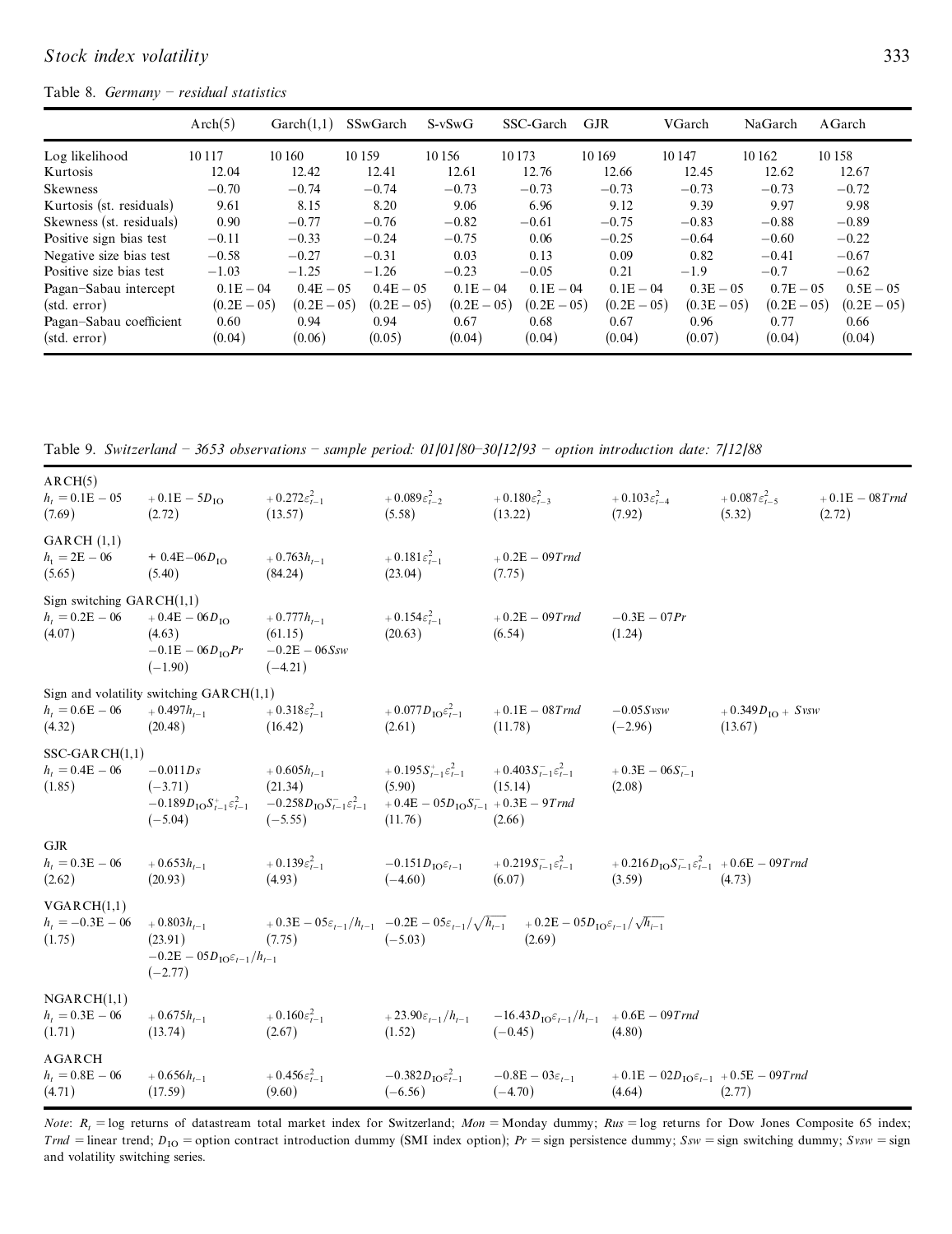Table 10. *Switzerland ± residual statistics*

|                          | Arch(5)        | $\text{Garch}(1,1)$ | SSwGarch       | $S-vSwG$      | SSC-Garch      | <b>GJR</b>    | VGarch         | NaGarch        | AGarch         |
|--------------------------|----------------|---------------------|----------------|---------------|----------------|---------------|----------------|----------------|----------------|
| Log likelihood           | 16 159         | 16 187              | 16 18 1        | 16 14 1       | 16 24 3        | 16 2 26       | 16 107         | 16 16 2        | 16 16 9        |
| Kurtosis                 | 34.40          | 34.83               | 34.51          | 32.86         | 33.11          | 33.07         | 33.18          | 33.03          | 32.94          |
| <b>Skewness</b>          | $-2.43$        | $-2.45$             | $-2.42$        | $-2.23$       | $-2.27$        | $-2.26$       | $-2.25$        | $-2.23$        | $-2.23$        |
| Kurtosis (st. residuals) | 17.09          | 18.89               | 18.85          | 14.10         | 9.78           | 15.92         | 21.19          | 20.84          | 17.94          |
| Skewness (st. residuals) | $-1.39$        | $-1.49$             | $-1.45$        | $-1.14$       | $-0.64$        | $-1.10$       | $-1.65$        | $-1.60$        | $-1.44$        |
| Positive sign bias test  | $-1.88$        | $-1.91$             | $-1.58$        | $-1.02$       | 0.31           | $-1.72$       | $-1.5$         | $-1.63$        | $-1.55$        |
| Negative size bias test  | $-0.56$        | $-0.25$             | $-0.08$        | $-1.15$       | $-0.06$        | 0.25          | 0.35           | $-0.66$        | $-0.76$        |
| Positive size bias test  | $-0.16$        | $-0.49$             | $-0.77$        | $-0.45$       | $-0.03$        | 0.71          | $-1.6$         | 0.11           | $-0.22$        |
| Pagan-Sabau intercept    | $0.3E - 0.5$   | $0.2E - 0.5$        | $0.1E - 0.5$   | $0.4E - 0.5$  | $0.4E - 0.5$   | $0.4E - 0.5$  | $0.4E - 0.5$   | $0.8E - 0.5$   | $0.5E - 05$    |
| (stat. error)            | $(0.1E - 0.5)$ | $(0.1E - 0.5)$      | $(0.1E - 0.5)$ | $(0.1E - 05)$ | $(0.1E - 0.5)$ | $(0.1E - 05)$ | $(0.1E - 0.5)$ | $(0.1E - 0.5)$ | $(0.1E - 0.5)$ |
| Pagan-Sabau coefficient  | 0.71           | 0.79                | 0.90           | 0.64          | 0.61           | 0.56          | 1.56           | 0.26           | 0.50           |
| (stat. error)            | (0.035)        | (0.038)             | (0.40)         | (0.03)        | (0.03)         | (0.03)        | (0.07)         | (0.01)         | (0.02)         |



Fig. 4. *News impact curve ± SSCGarch: The Netherlands*

Conditional volatility models in this case reduce only part of the excess volatility (Tables 9 and 10).

The results obtained from the nine models show the pres ence of an increasing volatility trend through all the sample period with insignificant sign persistence. About the effects of the introduction of derivatives, the significant small increase in the intercept after the introduction (ARCH and GARCH and sign switching GARCH) is more than offset by the reduction of positive and negative shocks. The asymmetry in the reaction of conditional volatility to positive and negative shocks is quite strong and it is almost eliminated by the change in regime after derivatives' intro duction (Fig. 4). This can be deduced not only by the SSC- GARCH coefficients, but also by the positive and significant sign of  $D_{\text{IO}} S_{t-1}^{-} \varepsilon_{t-1}^2$  in the GJR.

Test results confirm previous considerations on the hierarchy of the tested models: (i) symmetrically centred mod els perform better than asymmetrically centred models both in the log-likelihood and in the PS test; (ii) among symmetrically centred models, SSC-GARCH has better diagnostics (Engle-Ng test, log-likelihood and reduction of excess kurtosis). The positive sign bias existing in GARCH, sign switching GARCH and GJR is in fact eliminated and the difference in excess kurtosis among SSC-GARCH and other symmetrically centred models is rele vant.

The Dutch stock market exhibits the higher relative degree of dependence from the US market with a long term elasticity to US stock index returns of around 0.48. Conversely, return autocorrelation is negative and almost insignificant. The stock market reveals itself to be efficient in a weak sense but also strongly dependent on the US market (Table 1).

The  $ARCH(5)$  coefficients are relatively lower in magnitude compared with those of other countries, while the degree of conditional volatility persistence in the GARCH is very high. The trend is positive and significant in all model specifications (with the exception of the sign and volatility switching GARCH), while the SSC-GARCH results show a significant reduction in the impact both of negative shocks on conditional volatility after the intro duction of derivatives. This result confirms that the introduction of equity index options has the effect of eliminating the 'leverage effect' (intended as the asymmetry in the volatility reaction to negative and positive shocks) (Table 11 and Fig. 5). A peculiarity of Dutch data is that in this case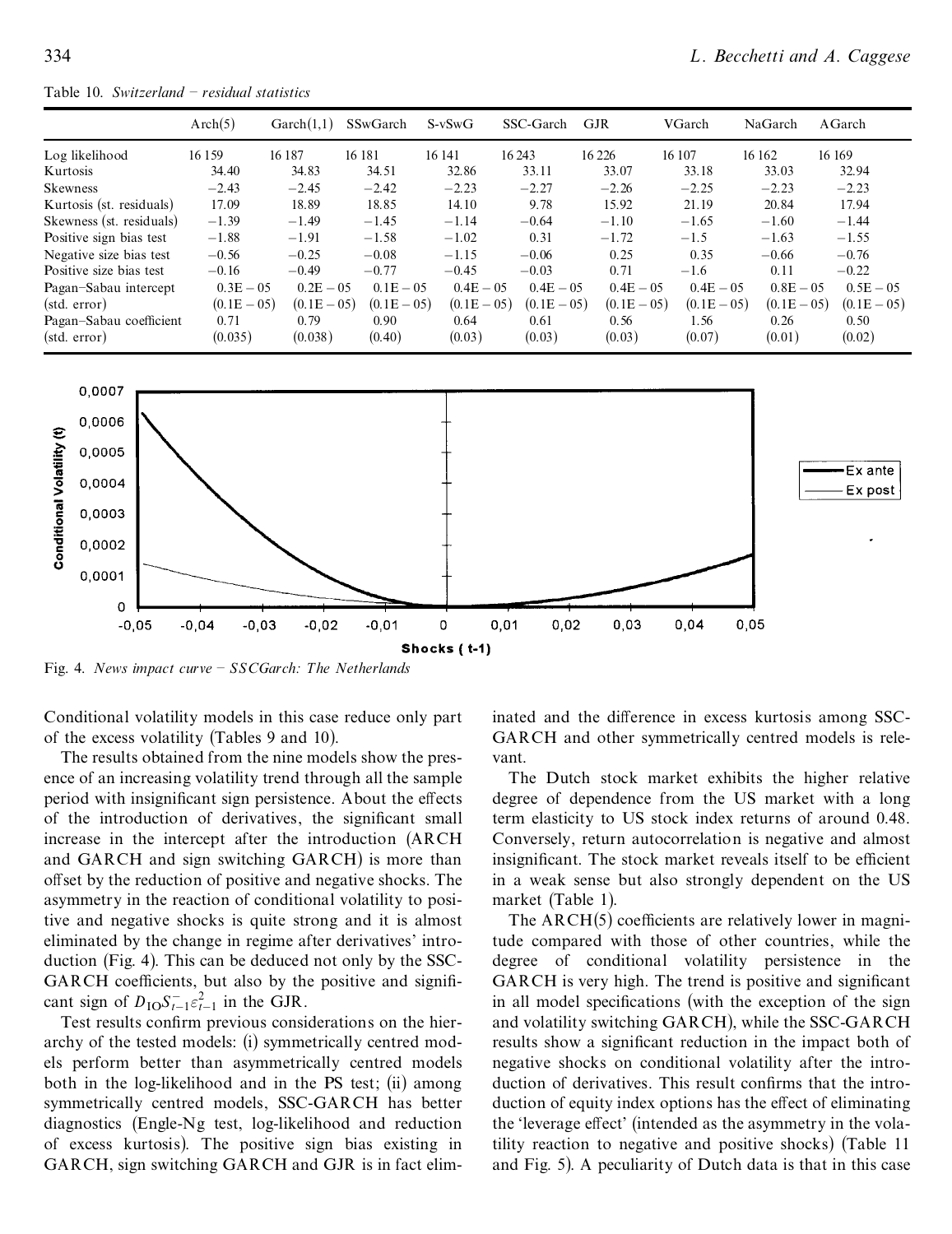| ARCH(5)<br>$h_t = 0.2E - 05$<br>(5.99)                                        | $+0.2E - 05D_{10}$<br>$(-2.67)$<br>$+0.4E - 08$ Trnd<br>(6.86)                            | $+0.09\varepsilon_{t-1}^2$<br>(3.22)                                                                                                                   | + $0.138\varepsilon_{t-2}^2$<br>(4.78)             | $+0.05\varepsilon_{t-3}^2$<br>(2.16)                                                                              | $+ 0.001 \varepsilon_{t-4}^2$<br>(0.89)                        | $+0.119\varepsilon_{t-5}^2$<br>(4.75)  |
|-------------------------------------------------------------------------------|-------------------------------------------------------------------------------------------|--------------------------------------------------------------------------------------------------------------------------------------------------------|----------------------------------------------------|-------------------------------------------------------------------------------------------------------------------|----------------------------------------------------------------|----------------------------------------|
| GARCH(1,1)<br>$h_t = 0.1E - 06$<br>(1.73)                                     | $-Ds0.6E - 02$<br>$(-3.82)$<br>$-0.4E - 6D10Pr$<br>$(-2.50)$                              | $+0.2E - 06D_{10}$<br>(0.88)                                                                                                                           | $+0.877h_{t-1}$<br>(40.23)                         | $+0.069\varepsilon_{t-1}^2$<br>(5.76)                                                                             | $+0.4E - 09Trnd$<br>(2.96)                                     | $+0.8E - 07Pr$<br>(1.20)               |
| Sign switching $GARCH(1,1)$<br>$h_t = -0.2E - 06 + 0.2E - 06D_{10}$<br>(1.85) | (0.78)<br>$-0.9E - 07Ssw$<br>$(-0.84)$                                                    | $+0.875h_{t-1}$<br>(40.05)                                                                                                                             | $+0.071\varepsilon_{t-1}^2$<br>(5.81)              | $+0.4E - 09Trnd$<br>(2.98)                                                                                        | $+0.6E - 07 Pr$<br>(0.99)                                      | $-0.3E - 06D_{10}Pr$<br>$(-2.32)$      |
| $h_t = 0.5E - 06$<br>(0.903)                                                  | Sign and volatility switching $GARCH(1,1)$<br>$+0.739h_{t-1}$<br>(6.36)                   | $+0.137\varepsilon_{t-1}^2$<br>(3.72)                                                                                                                  | $-0.086D_{\rm IO}\varepsilon_{t-1}^2$<br>$(-1.64)$ | $+0.1E - 08Trnd$<br>(1.65)                                                                                        | $-0.02S$ <sub>vsw</sub><br>$(-0.51)$                           | $+0.4E - 02D_{10} + Svsw$<br>$(-0.08)$ |
| $SSC-GARCH(1,1)$<br>$h_t = 0.18E - 05$<br>(2.56)                              | $+0.562h_{t-1}$<br>(4.68)<br>$-0.051D_{\rm IO}S_{t-1}^+\varepsilon_{t-1}^2$<br>$(-0.836)$ | $+0.066 S_{t-1}^+ \varepsilon_{t-1}^2$ $+ 0.260 S_{t-1}^- \varepsilon_{t-1}^2$<br>(1.57)<br>$-0.205D_{\rm IO}S_{t-1}^{-\epsilon_{t-1}^2}$<br>$(-2.37)$ | (3.98)                                             | $-0.1E - 0.5S_{t-1}$<br>$(-2.28)$                                                                                 | $+0.2E - 8T$ rnd<br>(2.73)                                     |                                        |
| <b>GJR</b><br>$h_t = 0.5E - 06$<br>(0.78)                                     | $+0.746h_{t-1}$<br>(5.76)                                                                 | $+0.085\varepsilon_{t-1}^2$<br>(2.10)                                                                                                                  | $-0.048D_{10}\varepsilon_{t=1}^2$<br>$(-0.77)$     | $+0.086 S_{t-1}^{-} \varepsilon_{t-1}^2$<br>(1.38)                                                                | $-0.093D_{\text{IO}}S_{t-1}^-\varepsilon_{t-1}^2$<br>$(-1.03)$ | $+0.1E - 08T$ rnd<br>(1.55)            |
| NAGARCH(1,1)<br>$h_t = 0.2E - 06$<br>(0.26)                                   | $+0.813h_{t-1}$<br>(6.18)                                                                 | $+0.208\varepsilon_{t-1}^2$<br>(1.37)                                                                                                                  | $(-0.60)$                                          | $-29.64\varepsilon_{t-1}/\sqrt{h_{t-1}}$ $+67.64D_{10}\varepsilon_{t-1}/\sqrt{h_{t-1}}$ $+0.9E-09Trnd$<br>(0.585) | (1.21)                                                         |                                        |

*Stock index volatility* 335

| Table 11. The Netherlands – 2055 observations – sample period: $02/01/78-15/11/85$ – option introduction |  |
|----------------------------------------------------------------------------------------------------------|--|
|----------------------------------------------------------------------------------------------------------|--|

*Note*:  $R_t$  = log returns of datastream total market index for The Netherlands; *Mon* = Monday dummy; *Rus* = log returns for Dow Jones Composite 65 index; *Trnd* = linear trend; *D*<sub>IO</sub> = option contract introduction dummy (EOE index option); *Pr* = sign persistence dummy; *Svsw* = sign and volatility switching series;  $Ssw = sign$  switching dummy.

AGARCH and VGARCH results are not significant and are then omitted due to multicollinearity problems.



Fig. 5. *News impact curve ± SSCGarch: Switzerland*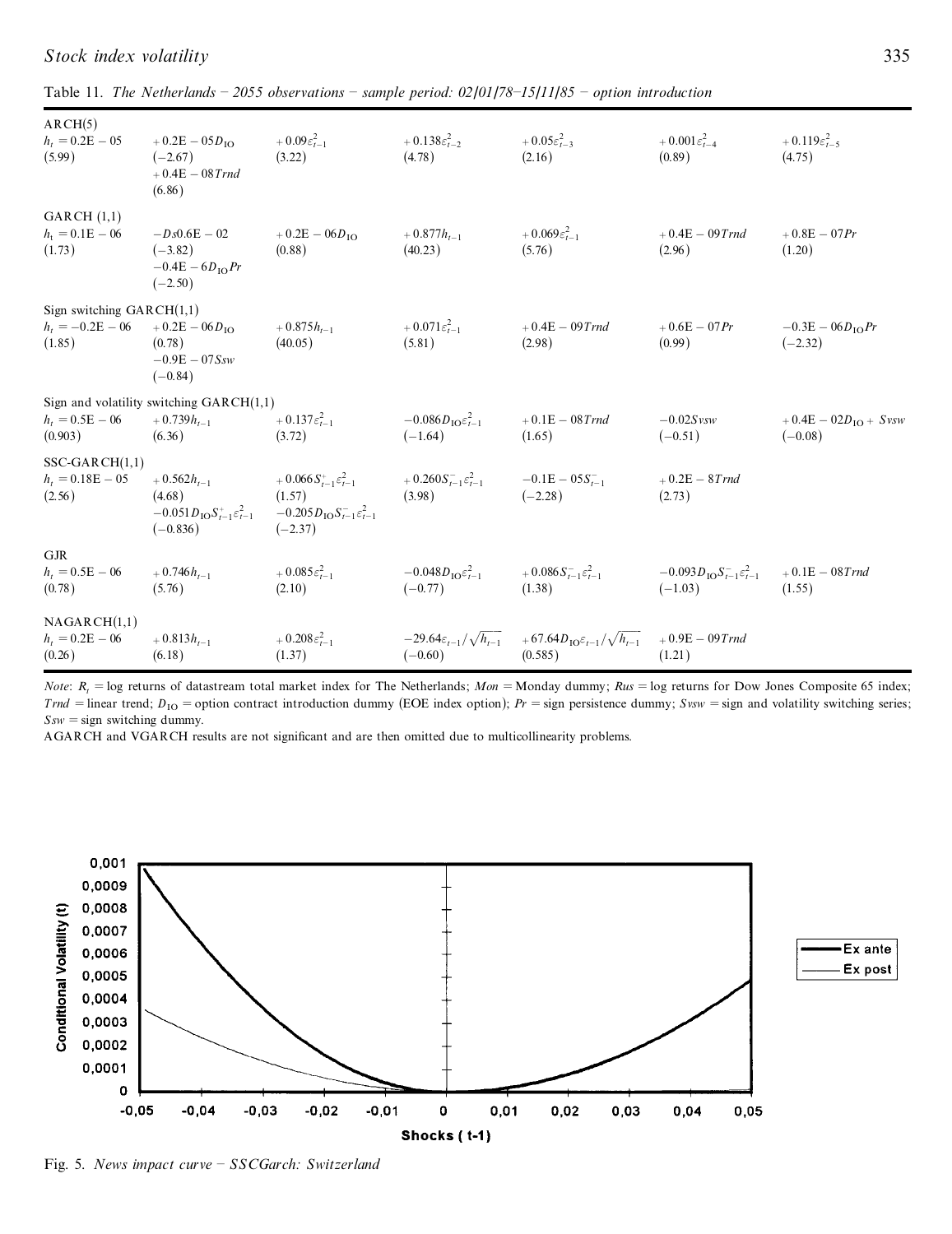

Fig. 6. *News impact curve ± SSCGarch: UK*

Table 12. *Netherlands ± residual statistics*

|                         | Arch(5)        | $\text{Garch}(1,1)$ | <b>SSwGarch</b> | $S-vSwG$       | SSC-Garch      | <b>GJR</b>     | NaGarch       |
|-------------------------|----------------|---------------------|-----------------|----------------|----------------|----------------|---------------|
| Log likelihood          | 8919           | 8930                | 8930            | 8920           | 8919           | 8923           | 8927          |
| Kurtosis                | 1.31           | 1.32                | 1.32            | 1.30           | 1.29           | 1.29           | 1.28          |
| Skewness                | 0.14           | 0.14                | 0.15            | 0.13           | 0.14           | 0.14           | 0.14          |
| Kurtosis (standardized) | 0.87           | 0.98                | 0.99            | 0.96           | 0.89           | 0.95           | 0.91          |
| Skewness (standardized) | 0.14           | 0.14                | 0.15            | 0.14           | 0.13           | 0.14           | 0.13          |
| Positive sign bias test | 1.7            | 1.7                 | 1.96            | 0.15           | 0.45           | 1.98           | 1.77          |
| Negative size bias test | $-1.33$        | $-1.20$             | $-1.26$         | $-0.27$        | $-0.34$        | $-0.98$        | $-1.10$       |
| Positive size bias test | $-1.57$        | $-1.78$             | $-1.77$         | $-0.49$        | $-0.52$        | $-1.26$        | $-1.62$       |
| Pagan-Sabau intercept   | $0.1E - 0.5$   | $-0.8E - 07$        | $-0.2E - 07$    | $0.1E - 0.5$   | $0.1E - 0.5$   | $0.9E - 06$    | $0.3E - 06$   |
| (stat. error)           | $(0.1E - 0.5)$ | $(0.1E - 0.5)$      | $(0.1E - 0.5)$  | $(0.1E - 0.5)$ | $(0.1E - 0.5)$ | $(0.1E - 0.5)$ | $(0.1E - 05)$ |
| Pagan-Sabau coefficient | 1.17           | 1.33                | 1.32            | 1.16           | 1.18           | 1.23           | 1.29          |
| (stat. error)           | (0.11)         | (0.12)              | (0.12)          | (0.12)         | (0.13)         | (0.13)         | (0.14)        |

residuals have kurtosis values lower than 3 and conditional volatility models further reduce it. With regard to diag nostics, all estimated models seem to have problems in avoiding sign and size bias effects with the exception of the SSC-GARCH (Table 12). The results of the PS test are extremely good as, for almost all the models, the esti mated conditional volatility is not significantly different from the actual variance of the best equation (the PS coef ficient is not significantly different from 1).

The UK market is the only exception to the general tendency of a reduction in the impact of negative and positive shocks on conditional volatility after option index introduction. The intercept effect is in fact significant only in the  $ARCH(5)$  specification while it is absorbed in all models in which conditional volatility is considered as a regressor. Only negative shocks seem to affect ex ante conditional volatility and nothing changes after the introduction of index options (Tables 13 and 14 and Fig. 6).

## VI. THE IMPA CT OF INDEX OPTION LISTING ON A DDITIONA L INDICA TOR S

A significant reduction of excess reaction to shocks after derivative introduction is consistent with different hypotheses on the combination of the three main potential effects described in the introduction (informed migration, uninformed migration and additional information). It may arise simply by improved information, by a combination of improved information and uninformed migration and by a combination of informed migration and improved information in which the latter prevails. We then wonder whether additional investigation on underlying asset unconditional volatility and implicit bid-ask spreads might partially tackle this problem of observational equivalence.

The implicit bid-ask is calculated using the Roll (1984) formula:  $s = 2\sqrt{-\text{cov}(r_{t-1}, r_t)}$ , in which unconditional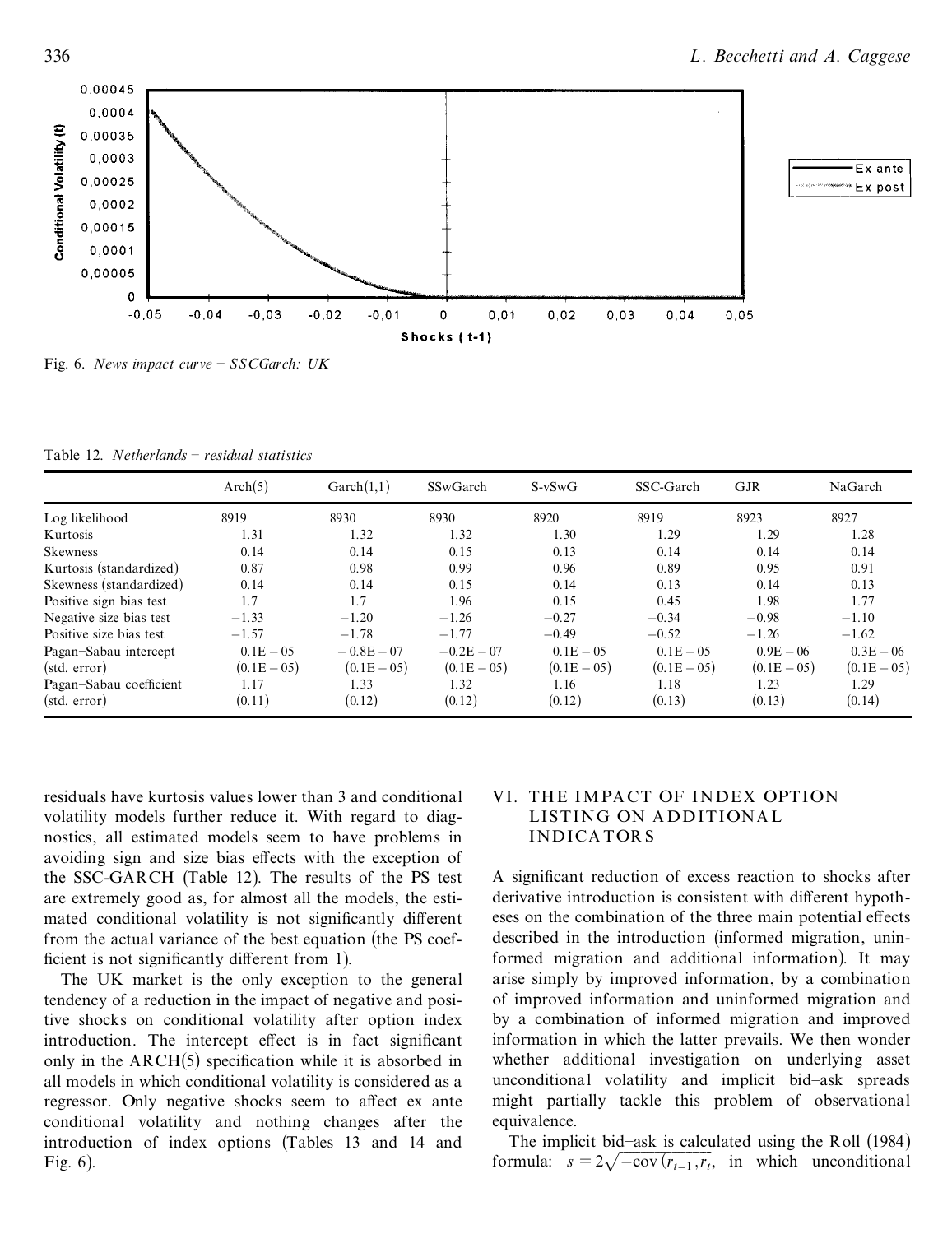| Stock index volatility | $\bigcap$ |
|------------------------|-----------|
|------------------------|-----------|

Table 13. United Kingdom – 2655 observations – sample period:  $02/01/78 - 04/03/88$  – option introduction date: 3/5/84

| AGARCH<br>$h_t = 0.1E - 05$<br>(0.95)                      | $+0.870h_{t-1}$<br>(11.18)                                                                                                                 | $+0.124\varepsilon_{t-1}^2$<br>(1.75)                              | (0.06)                                                | $+0.006 D_{\text{IO}} \varepsilon_{t-1}^2 -0.3E - 03\varepsilon_{t-1}$<br>$(-0.81)$                                               | $-0.3E - 04D_{+10}\varepsilon_{t-1}$<br>$(-0.05)$               |                                                          | $+0.2E - 10$ Trnd<br>$(-0.04)$        |                                |
|------------------------------------------------------------|--------------------------------------------------------------------------------------------------------------------------------------------|--------------------------------------------------------------------|-------------------------------------------------------|-----------------------------------------------------------------------------------------------------------------------------------|-----------------------------------------------------------------|----------------------------------------------------------|---------------------------------------|--------------------------------|
| NAGARCH(1,1)<br>$h_t = 0.4E - 06$<br>(0.33)                | $+0.884h_{t-1}$<br>(10.89)                                                                                                                 | $+0.087\varepsilon_{t-1}^2$<br>(0.91)                              | $-0.06\varepsilon_{t-1}/\sqrt{h_{t-1}}$<br>$(-0.002)$ |                                                                                                                                   | $+9.66D_{\text{IO}}\varepsilon_{t-1}/\sqrt{h_{t-1}}$<br>(0.319) |                                                          | $+0.5E - 010T$ rnd<br>(0.123)         |                                |
| VGARCH(1,1)<br>$h_t = 0.2E - 06$<br>(0.20)                 | $+0.938h_{t-1}$<br>(15.95)<br>$+0.2E - 06D_{\text{IO}}\varepsilon_{t-1}/\sqrt{h_{t-1}}$<br>(0.21)                                          | $+0.1E-0.5\varepsilon_{t-1}/h_{t-1}$<br>(1.78)                     | $+0.1E - 09Trnd$<br>(3.37)                            | $-0.1E - 05\varepsilon_{t-1}/\sqrt{h_{t-1}}$<br>$(-0.81)$                                                                         |                                                                 | $-0.3E - 06D_{10}\varepsilon_{t-1}/h_{t-1}$<br>$(-0.27)$ |                                       |                                |
| <b>GJR</b><br>$h_t = 0.5 - E05$<br>(0.44)                  | $+0.888h_{t-1}$<br>(12.07)                                                                                                                 | $+0.025\varepsilon_{t-1}^2$<br>(0.738)                             | (0.627)                                               | $+0.031D_{\text{IO}}\epsilon_{t-1}^2$ $+0.031S_{t-1}^2\epsilon_{t-1}^2$ $-0.049D_{\text{IO}}S_{t-1}^2\epsilon_{t-1}^2$<br>(0.627) | $(-0.565)$                                                      |                                                          | $-0.3E - 10$ Trnd<br>$(-0.08)$        |                                |
| $SSC-GARCH(1,1)$<br>$h_t = 0.2E - 05$<br>(1.76)            | $+0.789h_{t-1}$<br>(10.98)<br>$+ 0.065D_{\text{IO}}S_{t-1}^2\varepsilon_{t-1}^2 -0.047D_{\text{IO}}S_{t-1}^2\varepsilon_{t-1}^2$<br>(1.30) | $(0.786)$ $(3.01)$<br>$(-0.568)$                                   |                                                       | $+0.028S_{t-1}^* \varepsilon_{t-1}^2$ $+0.166S_{t-1}^* \varepsilon_{t-1}^2$ $-0.3E - 06S_{t-1}^ -0.6E - 9Trnd$<br>(1.30)          | $(-1.33)$                                                       | $+0.1E - 05DIOSt-1$<br>(1.30)                            |                                       |                                |
| $h_t = 0.1E - 05$<br>(1.15)                                | Sign and volatility switching $GARCH(1,1)$<br>$+0.817h_{t-1}$<br>(9.18)                                                                    | $+0.077\varepsilon_{t-1}^2$<br>(2.52)                              | (0.698)                                               | $+0.036 D_{\text{IO}} \varepsilon_{t-1}^2$ $+0.2E - 09Trnd$ $-0.07S$ vsw<br>$(-0.43)$                                             | $(-2.42)$                                                       | $+0.136D_{\text{IO}}S$ vsw<br>(2.63)                     |                                       |                                |
| Sign switching $GARCH(1,1)$<br>$h_t = 0.7E - 06$<br>(3.24) | $+0.3E - 06D_{10}$<br>(1.26)<br>$-0.4E - 06D_{\text{IO}}Pr$<br>$(-2.11)$                                                                   | $+0.827h_{t-1}$<br>(42.81)<br>$-0.1E - 06Ssw$<br>$(-0.63)$         | $+0.106\varepsilon_{t-1}^2$<br>(8.63)                 | $+0.4E - 010$ Trnd $+0.1E - 06$ Pr<br>$(-0.36)$                                                                                   | $(-0.63)$                                                       |                                                          |                                       |                                |
| GARCH(1,1)<br>$h_t = 0.7E - 06$<br>(3.27)                  | $+0.3E - 06D_{\text{IO}}$<br>$(-0.929)$                                                                                                    | $+0.827h_{t-1}$<br>(43.34)                                         | $+0.106\varepsilon_{t-1}^2$<br>(8.80)                 | $-0.4E - 010$ Trnd $+0.12E - 06$ Pr<br>$(-0.42)$                                                                                  | (0.92)                                                          | $+D_{\rm IO}Pr$<br>$(-2.10)$                             |                                       |                                |
| ARCH(5)<br>$h_t = 0.7E - 05$<br>(9.65)                     | $-0.01Ds$<br>$(-21.34)$                                                                                                                    | $-0.2E - 05D_{\text{IO}} + 0.101 \varepsilon_{t-1}^2$<br>$(-2.42)$ | (3.98)                                                | $+ 0.131 \varepsilon_{t-2}^2 + 0.109 \varepsilon_{t-4}^2$<br>(5.78)                                                               | (4.94)                                                          | $+0.80\varepsilon_{t-4}^2$<br>(3.46)                     | $+0.059\varepsilon_{t-5}^2$<br>(2.63) | $-0.1E - 09T$ rnd<br>$(-0.27)$ |

 $R_t$  = log returns of FTSE all share index;  $Rus$  = log returns of Dow Jones Composite 65 index;  $Mon$  = Monday dummy;  $Thur$  = Thursday dummy;  $Fri$  = Friday dummy; *Trnd* = linear trend;  $D_{10}$  = option contract introduction dummy (FTSE100 index option);  $Pr$  = sign persistence dummy;  $Ds$  = stock market crash of October 1987 dummy;  $Ssw =$  sign switching dummy;  $Svsw =$  sign and volatility switching series.

volatility is close to close variance. As sample period we consider 250 days around the event and we eliminate 50 days around the event to avoid contamination with direct effects of the listing itself. Stocks added or deleted from the optioned index during the sample period are ruled out to avoid other contaminating effects.

Table 15 compares *ex ante* and *ex post* mean values of the selected indicators for the restricted sample of stocks belonging to the optioned index and for the control sample of stocks listed in the same market but not included in the index. We use the nonparametric Wilcoxon signrank test to measure the significance of unconditional volatility and implicit bid-ask changes between the *ex ante* and the *ex post* estimation period, separately, in the restricted and in the control sample. To test the significance

of changes in the restricted sample, net of changes in the control sample, we use the nonparametric Wilcoxon ranksum test as the two samples include a different number of stocks.

Results on changes in unconditional volatility in Table 15 are similar to those on changes in conditional volatility intercepts of the estimated ARCH-type models and show a significant relative reduction in the case of Germany and a significant relative increase in the case of The Netherlands (Wilcoxon rank-sum test). Results on implicit bid-ask spreads are inconclusive except for the case of Germany where we find a significant relative increase. Overall findings then seem to support the joint hypothesis of uninformed migration and incremental information as the negative impact on excess reaction to shocks typical of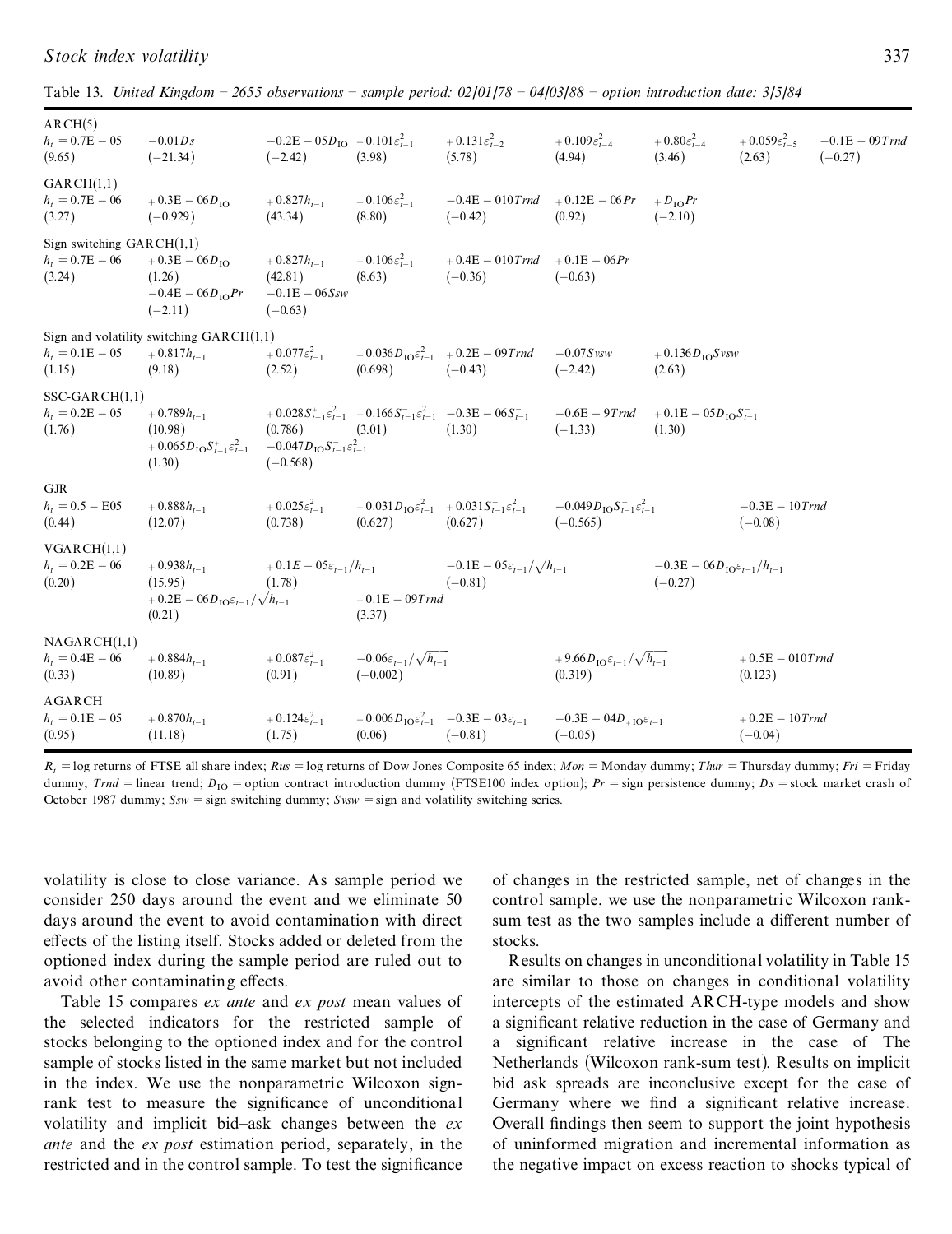#### Table 14. *UK ± residual statistics*

|                         | Arch(5)       | $\text{Garch}(1,1)$ | SSwGarch      | $S-vSwG$      | SSC-Garch     | <b>GJR</b>     | NaGarch       | NaGarch        | AGarch        |
|-------------------------|---------------|---------------------|---------------|---------------|---------------|----------------|---------------|----------------|---------------|
| Log likelihood          | 11 276        | 11 300              | 11 300        | 11 270        | 11 281        | 11 28 5        | 11 259        | 11 10 6        | 11289         |
| Kurtosis                | 8.95          | 8.43                | 8.44          | 8.908         | 9.19          | 9.23           | 9.34          | 9.31           | 9.97          |
| <b>Skewness</b>         | $-0.1$        | $-0.13$             | $-0.13$       | $-0.09$       | $-0.03$       | $-0.05$        | 0.01          | $-0.3$         | 0.04          |
| Kurtosis (standardized) | 0.72          | 0.85                | 0.84          | 2.10          | 1.27          | 1.36           | 1.44          | 1.67           | 1.52          |
| Skewness (standardized) | $-0.15$       | $-0.16$             | $-0.16$       | 0.03          | $-0.04$       | $-0.01$        | 0.02          | $-0.01$        | $-0.01$       |
| Positive sign bias test | 0.30          | 0.46                | 0.63          | $-1.40$       | 0.93          | $-0.1$         | $-0.18$       | $-0.38$        | 1.04          |
| Negative size bias test | $-0.90$       | $-1.16$             | $-1.17$       | $-0.06$       | $-0.96$       | $-0.69$        | 0.82          | $-1.02$        | $-1.57$       |
| Positive size bias test | $-1.76$       | $-1.70$             | $-1.71$       | 0.176         | 0.25          | 0.168          | $-2.27$       | $-0.45$        | $-1.16$       |
| Pagan-Sabau intercept   | $0.8E - 06$   | $0.9E - 06$         | $0.8 - 06$    | $0.2E - 05$   | $0.8E - 06$   | $0.6E - 0.5$   | $-0.7E - 0.5$ | $0.1E - 04$    | $0.8E - 0.5$  |
| (stat. error)           | $(0.2E - 05)$ | $(0.2E - 05)$       | $(0.2E - 05)$ | $(0.2E - 05)$ | $(0.2E - 05)$ | $(0.2E - 0.5)$ | $(0.2E - 05)$ | $(0.1E - 0.5)$ | $(0.1E - 05)$ |
| Pagan-Sabau coefficient | 1.18          | 1.16                | 1.17          | 1.05          | 1.18          | 0.78           | 1.88          | 0.39           | 0.59          |
| (stat. error)           | (0.09)        | (0.89)              | (0.09)        | (0.08)        | (0.10)        | (0.03)         | (0.15)        | (0.04)         | (0.056)       |

Table 15. The impact of index option listing on unconditional volatility and implicit bid-ask spread of stocks included in the optioned index *and in the relative control samples*

|                                                 | Unconditional volatility |               |               |                    |                   |               |  |  |  |
|-------------------------------------------------|--------------------------|---------------|---------------|--------------------|-------------------|---------------|--|--|--|
|                                                 | Austria                  | Germany       | Switzerland   | The<br>Netherlands | United<br>Kingdom | France        |  |  |  |
| Stocks in the optioned index                    |                          |               |               |                    |                   |               |  |  |  |
| Mean volatility before listing                  | $3.47E - 05$             | $3.91E - 05$  | $2.64E - 05$  | $5.91E - 05$       | $4.38E - 05$      | $6.22E - 05$  |  |  |  |
| Mean volatility after listing                   | $5.32E - 05$             | $1.97E - 05$  | $2.58E - 05$  | $8.25E - 05$       | $4.21E - 05$      | $4.55E - 05$  |  |  |  |
| $\%$ of stocks with reduced volatility          | 20                       | 100           | 29.4          | 35.2               | 53.3              | 70.9          |  |  |  |
| Wilcoxon signed rank statistics<br>$(p$ -value) | $-1.58(0.11)$            | 4.54(0.00)    | $-1.16(0.24)$ | $-1.77(0.07)$      | 0.55(0.58)        | 3.05(0.00)    |  |  |  |
| Stocks not in the optioned index                |                          |               |               |                    |                   |               |  |  |  |
| Mean volatility before listing                  | 3.35E-05                 | 4.55E-05      | 7.56E-05      | 0.000209           | 1.5E-05           | 0.006743      |  |  |  |
| Mean volatility after listing                   | 4.77E-05                 | 4.95E-05      | 4.31E-05      | 0.00012            | $1.4E-0.5$        | 0.005784      |  |  |  |
| % of stocks with reduced volatility             | 32.14                    | 61.6          | 68.5          | 46.9               | 12.79             | 68.04         |  |  |  |
| Wilcoxon signed rank statistics<br>$(p$ -value) | $-2.32(0.02)$            | 2.60(0.01)    | 5.36(0.00)    | $-1.59(0.011)$     | 0.89(0.37)        | 2.65(0.00)    |  |  |  |
| Wilcoxon rank sum test $(p$ -value)             | 0.56(0.57)               | $-4.55(0.00)$ | 2.65(0.00)    | 0.96(0.33)         | $-0.11(0.91)$     | 0.11(0.90)    |  |  |  |
|                                                 | Implicit bid-ask spread  |               |               |                    |                   |               |  |  |  |
| Stocks in the optioned index                    |                          |               |               |                    |                   |               |  |  |  |
| Wilcoxon signed rank statistics<br>$(p$ -value) | $-0.56(0.57)$            | $-2.59(0.00)$ | $-1.01(0.30)$ | $-3.43(0.00)$      | 1.43(0.15)        | $-0.35(0.72)$ |  |  |  |
| Stocks not in the optioned index                |                          |               |               |                    |                   |               |  |  |  |
| Wilcoxon signed rank statistics<br>$(p$ -value) | $-0.36(0.71)$            | $-3.69(0.00)$ | $-0.26(0.78)$ | $-3.91(0.00)$      |                   | $-0.50(0.71)$ |  |  |  |
| Wilcoxon rank sum test $(p$ -value)             | 0.23(0.81)               | $-2.55(0.01)$ | 1.13(0.25)    | 1.13(0.25)         | 1.36(0.17)        | $-0.50(0.85)$ |  |  |  |

each of these two effects is accompanied by an effect in different direction on unconditional volatility (increasing by the arrival of new information<sup>5</sup> and decreasing by the uninformed migration and by the improved information)

which is consistent with the resulting nonsignificant changes on relative unconditional volatility in our sample. The only exception is Germany where relative uncondi-

 $<sup>5</sup>$  If all agents have common priors, rational expectations, the same preferences and endowments and agree on the interpretation of any</sup> piece of information no trade should occur after arrival of public and even private information (Admati, 1991). With noise trading, though, additional information is likely to generate more volatility. For recent theoretical and empirical studies on the interaction between information arrival, noise trading and volatility see Dantin and Moresi (1990), Laux and Ng (1993), and Locke and Sayers (1993).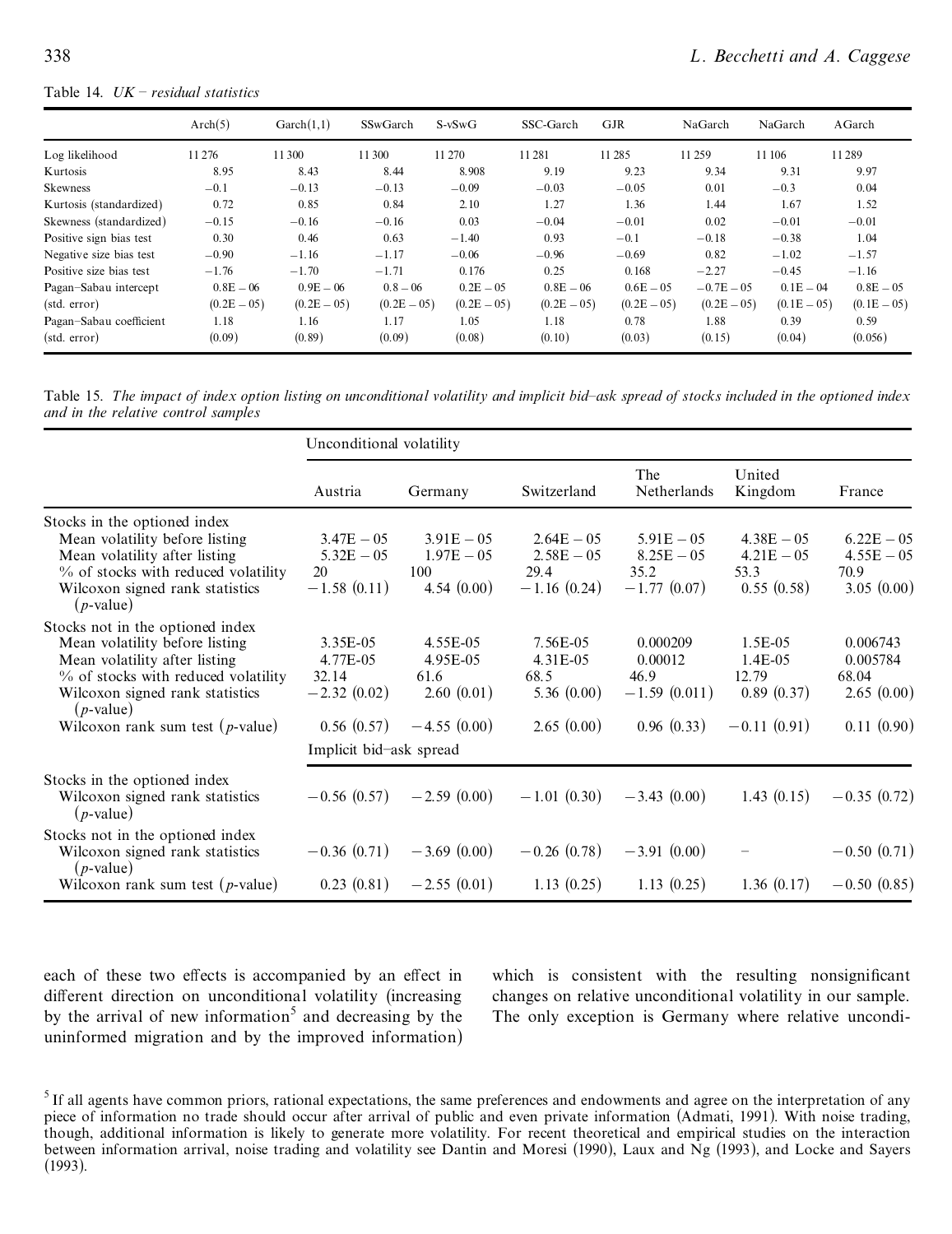tional volatility is significantly reduced and uninformed migration then seems to prevail.

## VII. CONCLUSIONS

Uninformed migration, informed migration and incremental information are three potential effects of derivative introduction on the underlying asset market. Both uninformed migration and incremental information, by redu cing the share of noise or less informed traders, are expected to dampen the phenomenon of excess reaction to shocks which is typical of this type of traders.

The paper tries to test directly this hypothesis with a new methodology based on an original model of conditional volatility (SSC-GARCH). The SSC-GARCH may be con sidered a more direct test of the `uninformed migration hypothesis' for two main reasons: (i) it models volatility persistence which is the predicted effect of the presence of uninformed traders on the market; (ii) it directly measures the significance of changes in reaction to shocks (and then of changes in volatility persistence) which should be a sig nal of informed/uninformed migration from the underlying asset market. The analysis focuses on the effects of the introduction of index options on market stability in six European markets (Austria, France, Germany, The UK, The Netherlands, Switzerland).

The estimating performance of the SSC-GARCH is compared with that of nine other conditional volatility models according to four criteria: (i) the magnitude of the log-likelihood; (ii) the capacity of eliminating positive sign, positive size and negative size biases (Engle and Ng tests); (iii) the capacity of the estimated variance of mimicking the actual residual variance  $(P-S$  test); (iv) the capacity of the conditional volatility model to eliminate part or all of the excess kurtosis contained in the data. On the basis of these four criteria, models with a symmetrically centred `news' impact curve' seem to perform better than asymmetrically centred models. In particular, among symmetrically centred models, we present a sign and size conditional GARCH (SSC-GARCH) which singles out effects of positive and negative shocks on conditional volatility; (v) changes in other indicators such as unconditional volatility and implicit bid-ask spreads after option listing seem to support the hypothesis of a joint effect of uninformed migration and incremental information against the alternative of the occurrence of only one of these two effects.

#### A CKNOWLEDGEMENTS

Paper prepared for the CNR Strategic Project 92.4716 st 74 `Technological change and industrial development. Policies for international technological cooperation'. Working Unit ISPE n.3. The authors thank Philippe Aghion, Michele Bagella, Criana Connal, Fabio Fornari, Luca Lambertini, Massimo Lo Cicero, Luigi Paganetto, and an anonymous referee for helpful comments and suggestions. The usual disclaimer applies.

#### R EFER ENCES

- Admati, A. R. (1991) The informational role of prices: a review essay, *Journal of Monetary Economics*, 28, 347-61.
- Antoniou, A. and Holmes, P. (1992) The relationship between future trading and spot price volatility: distinguishing between the message and the messenger, *Discussion Paper 82-02*, Brunel University, UK.
- Baldauf, D. and Santoni, F. (1991) Stock price volatility: some evidence from an ARCH model, *Journal of Future Markets*, **11**, 191–200.
- Becchetti, L. (1996) The effect of bond plus equity warrant issues on stock volatility: an empirical analysis with conditional and unconditional volatility measures. *Applied Financial Economics*, **6**, 327–35.
- Bera, M. K. and Higgins, M. L. (1993) ARCH models; properties, estimation and testing, *Journal of Economic Surveys*, 7, 305-62.
- Black, F. and Scholes, M. (1973) The pricing of options and cor porate liabilities, *Journal of Political Economy*, 81, 637-59.
- Black, J. M. and Tonks, I. (1992) Asset price variability in a rational expectation equilibrium, *European Economic Review*, **36**, 1367±77.
- Bollerslev, T., Chou, R. Y. and Kroner, K. (1992) ARCH modeling in finance: a review of the theory and empirical evidence, *Journal of Econometrics*,  $52$ ,  $(1-2)$ ,  $5-60$ .
- CBOE (1975) Analysis of volume and price patterns in stocks underlying CBOE options from December 30, 1974 to April 30, 1975, *Mimeo*, Chicago University.
- Choi, H. and Subrahmanyam, A. (1993) Using intra-day data to test for the effect of index futures on underlying stock markets, *Journal of Futures Markets*, 14, 293-322.
- Conrad, J. (1989) The price effect of option introduction, *Journal of Finance*, **44**, 487±98.
- Damodaran, A. and Lim, J. (1991) The effect of option listing on the underlying stocks' return process*, Journal of Banking and Finance*, 15, 647-64.
- Dantine, J. P. and Moresi, S. (1990) Volatility, information and noise trading, *Universitè de Lausanne Cahiers de Reserche Economiques*, 9015.
- De Long, J. B., Shleifer, A., Summers, L. and Waldman, R. J. (1990) Noise trader risk in ®nancial markets, *Journal of Political Economy*, 98, 701-38.
- DeTemple, J. and Orion, P. (1990) Option listing and stock return: an empirical analysis, *Journal of Banking and Finance*, **14,** 781-801.
- Edwards, F. R. (1988) Does future trading increase stock market volatility? Financial Analysis Journal, 44, 63-9.
- Engle, R. F. (1982) Autoregressive conditional heteroskedasticity with estimates of the variance of UK inflation, *Econometrica*, **50**, 987±1008.
- Engle, R. F. (1990) Stock volatility and the crash of '87: discus sion, *Review of Financial Studies*,  $3(1)$ , 103–6.
- Engle, R. F. and Ng, V. (1993) Measuring and testing the impact of news on volatility, *Journal of Finance*, **48**, (5), 1749-78.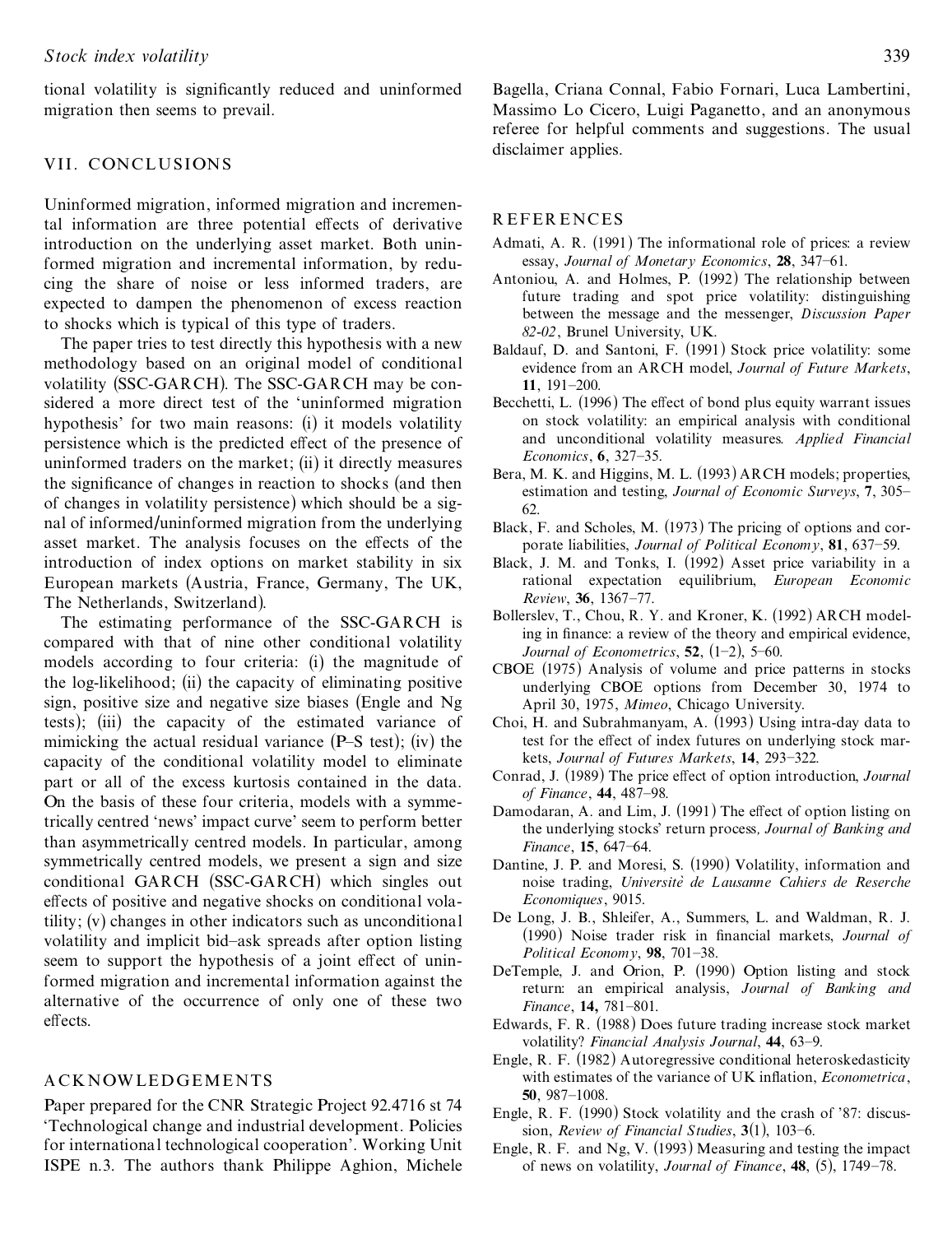- Fornari, F. and Mele, A. (1994) A stochastic variance model for absolute returns, *Economic L etters*, **46**(3), 211-14.
- French, K. and Roll, R. (1986) Stock return variances: the arrival of information and the reaction of the traders, *Journal of Financial Economics*, 17.
- Gammill, J. F. and Perold, A. F. (1989) The changing character of stock market liquidity, *Journal of Portfolio Management*, 15 $(3)$ , 13–18.
- Gorton, G. B. and Pennacchi, G. G. (1993) Security baskets and index-linked securities, *Journal of Business*,  $66(1)$ , 1–27.
- Grossman, S. J. (1976) On the efficiency of competitive stock markets where agents have diverse information, *Journal of Finance*, 31, 81-101.
- Grossman, S. J. and Stiglitz, J. E. (1980) The impossibility of informationally efficient markets, *American Economic Review*, **70**, 393-408.
- Harvey, A. C. (1993) Long memory in stochastic volatility, *mimeo*, London School of Economics.
- Hellwig, M. (1980) On the aggregate of information in competitive markets, *Journal of Economic Theory*, 22, 477-98.
- Klemkosky, R. C. and Maness, T. S. (1980) The impact of options on the underlying securities, *Journal of Portfolio Management*, **6**(2), 12–18.
- Kumar, R., Sarin, A. and Shastri, K. (1995) The impact of index options on the underlying stock: the evidence from the listing of Nikkei stock average options, *Pacific-Basin Finance Journal*, 3, 303-17.
- Laux, P. A. and Ng, L. K. (1993) The sources of GARCH: empirical evidence from an intraday returns model incorpor ating systematic and unique risk, *Journal of International Money and Finance*, **12**(5), 543-60.
- Lee, S. B. and Ohk, K. Y. (1992) Stock index future listing and structural change in time-varying volatility, *Journal of Future Markets*, **12**(5), **493**–509.
- Locke, P. R. and Sayers, C. L. (1993) Intra-day futures price volatility: information effects and variance persistence, *Journal of Applied Econometrics*, **8**(1), 15–30.
- Mandelbrot, B. (1963a) The variation of certain speculative prices, *Journal of Business*, 36, 394-419.
- Mandelbrot, B. (1963b) New methods in statistical economics, *Journal of Political Economy*, 71, 421-40.
- Nelson, D. B. (1989) Price volatility, international market links, and their implications for regulatory policies: commentary, *Journal of Financial Services Research*, 3(2–3), 247–54.
- Pagan, A. and Sabau, H. (1988) Consistency tests for heteroske dasticity and risk models, *mimeo*, University of Rochester.
- Robinson, G. (1993) The effect of future trading on cash market volatility: evidence from London Stock Exchange, *W orking Paper*, n.19; Bank of England, UK.
- Skinner, D. J. (1989) Option market and stock return volatility, *Journal of Financial Economics*, 23(1), 61–78.
- Stein, J. L. (1980) The dynamics of spot and forward prices in an efficient foreign exchange market with rational expectations, *Amerian Economic Review, 70(4), 565-83.*
- Stoll, H. R. and Whaley, R. E. (1990) The dynamics of stock index and stock index future returns, *Journal of Financial and Quantitative Analysis*, 25, 441-68.
- Taylor, D. (1986) *Modelling Financial Time Series*, Wiley and Sons, London.
- Trennepohl, G. L. and Duves, W. P. (1979) CBOE options and stock volatility, *Review of Business and Economic Research*, **14**(3), 49–60.

Wang, Y. (1993) Near-rational behaviour and financial market fluctuations, *The Economic Journal*, 103, 1462-78.

## A PPENDIX : THE EIGHT MODELS OF CONDITIONA L VOLA TILITY

The first simple model of conditional volatility estimated for the European markets is an  $ARCH(5)$  specification. The ARCH includes as additional variables: (i) a dummy testing the existence of structural breaks after the intro duction of index options  $(D_{\text{IO}})$  which takes value 0 before and value 1 from the day index options started being traded on the relevant national market.

The second model is a GARCH with `sign persistence'. The advantage over the first model is that it allows us to model the effects of infinite lags in past shocks in a declining way with a parsimonious structure that reduces the number of parameters to estimate. The GARCH  $(1,1)$  we propose is the following:

$$
R_t = a_0 + \sum_i a_i x_{it} + \varepsilon_t \qquad \varepsilon_t |I_{t-1} \sim N(0, h_t)
$$
 (A1)

$$
h_t = b_0 + b_1 \varepsilon_{t-1}^2 + b_2 h_{t-1} + b_3 D_{\text{IO}} + b_4 Pr + b_5 D_{\text{IO}} Pr \text{ (A2)}
$$

where a negative and significant value for  $b_3$  indicates a reduction of market volatility after the introduction of index option.

The variable *Pr* is a dummy which tests the existence of additional 'sign persistence' effects on conditional volatility. This dummy is such that  $Pr_t = 0$  if  $\text{sign}[\varepsilon_{t-1}] \neq 0$ sign  $[\varepsilon_{t-2}]$  and  $Pr_t = n$  where *n* is the number of consecutive past shocks which have the same sign as  $\varepsilon_{t-1}$ .

The underlying theoretical argument for the intro duction of a 'sign persistence' dummy is that 'pyramiding' (market euphoria) and `depyramiding' (market panic) effects are generated by a sequence of shocks of the same sign so that sign persistence of the shocks generates additional volatility. The relevance of the size and sign bias tests, though, indicates that the best specification for the model must evaluate the different impacts of negative and positive shocks of various size.

The third model proposed is a sign switching GARCH model (SGARCH, Mele-Fornari, 1994). This is the sim plest way to keep account of the problem of the asymmetric reaction to shocks of different sign. The conditional variance in the second equation is modelled as:

$$
h_t = b_0 + b_1 \varepsilon_{t-1}^2 + b_2 h_{t-1} + b_3 D^+ + b_3 D_{\text{IO}} D^+ \qquad (A3)
$$

where  $D^+$  is a dummy variable which is equal to 1 when the lagged shock is positive and equal to  $-1$  when the lagged shock is negative.

The main feature of this model is that it implies an 'intercept break' constraint to the `news impact curve' assuming that: